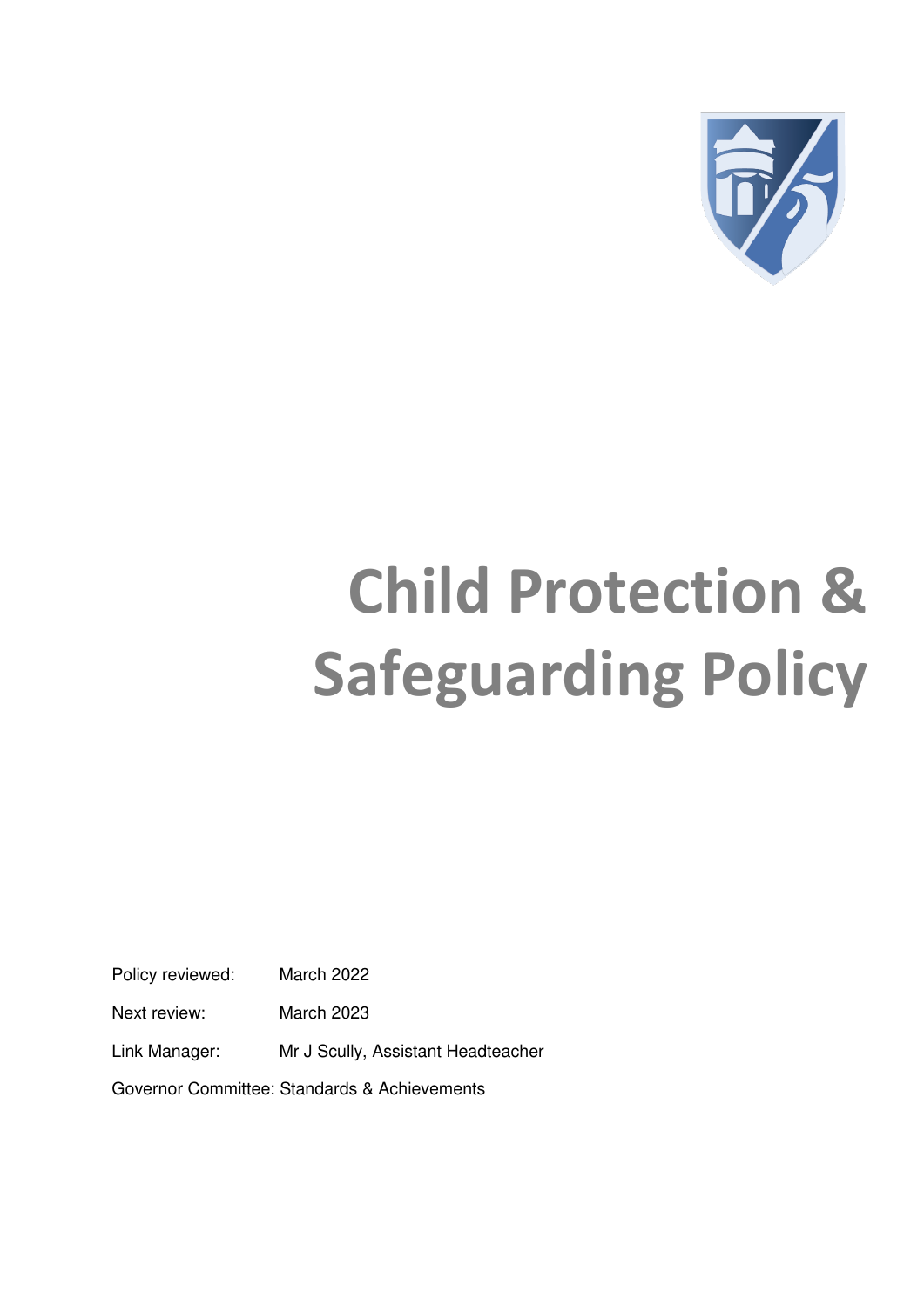#### Foreword by Jayne O'Grady - Headteacher

The school's commitment to safeguarding the welfare of children is our highest priority and we are dedicated to developing and maintaining a 'culture of vigilance' to ensure that signs and symptoms of abuse are picked up so that the opportunity for those wishing to cause harm to children is drastically reduced.

#### Purpose and principles

The purpose of this document is to ensure that all stakeholders are aware of the arrangements that Sale High School has in place for safeguarding and promoting the welfare of its pupils. It provides guidance to help staff who may have concerns about the safety or welfare of a child, and sets out the school's position in relation to the safeguarding process.

This policy:

- Has been written in line with the Department for Education (DfE) statutory guidance Keeping children safe in education, September 2020, and any other relevant UK legislation and government guidance.
- Applies at all times when the school is providing services or activities directly under the management of the Sale High School staff.
- Is publically available on the schools website, and a printed copy can be made available via the school office.

This policy is consistent with all other policies adopted by the Governors and should in particular be read in conjunction with the following policies relevant to the safety and welfare of children:

- Anti-Bullying Policy
- Behaviour Management Policy
- Staff Code of Conduct
- E-Safety Policy
- Staff Acceptable Use of the Internet Policy
- Children missing from Education part of the Attendance Policy
- Whistle blowing Policy

#### Key information

Below is a table of people with specific lead responsibilities around safeguarding.

|                | <b>Chair of Governing Body</b>                                                 |
|----------------|--------------------------------------------------------------------------------|
| Graham Luccock | Contact Telephone: 0161 973 2713 ext 2405<br>Contact Email: luccockg@tcg.ac.uk |
|                | Nominated Governor for Safeguarding                                            |
| Sharon Gardner | Contact Telephone: 0161 973 213 ext 2405                                       |
|                | Contact Email: sharon_gardner@rocketmail.com                                   |
|                | Headteacher                                                                    |
| Jayne O'Grady  | Contact Telephone: 0161 973 2713 ext 2500                                      |
|                | Contact Email: jogrady@salehighschool.org.uk                                   |
|                | Designated Safeguarding Lead                                                   |
|                | Designated Teacher for pupils who are looked after                             |
| James Scully   | Senior Mental Health Lead                                                      |
|                | Contact Telephone: 0161 973 2713 ext 2503                                      |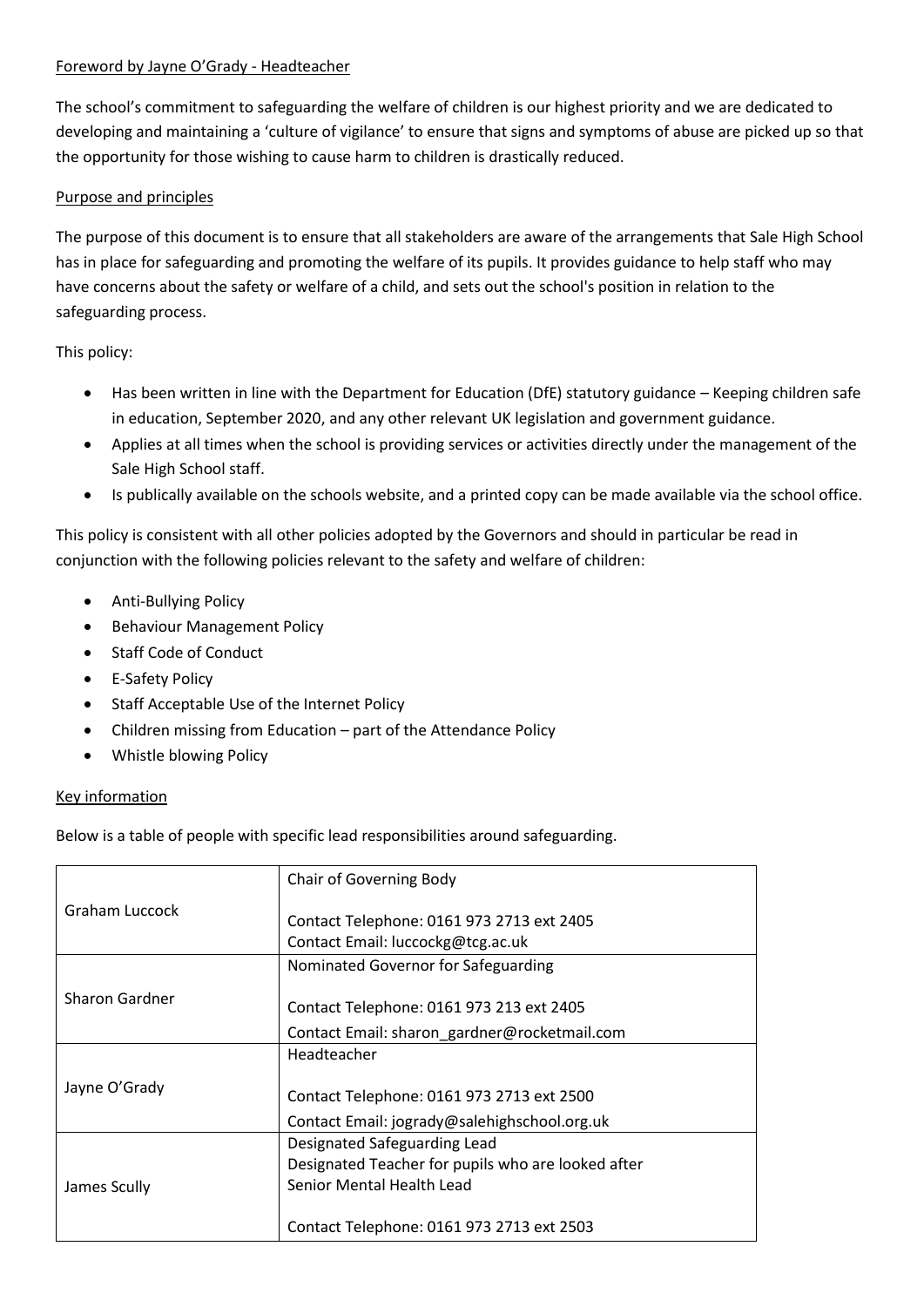|                 | Contact Email: jscully@salehighschool.org.uk |
|-----------------|----------------------------------------------|
|                 | Deputy Designated Safeguarding Lead          |
|                 | <b>Contact Telephone:</b>                    |
| James Reeve and | 0161 973 2713 ext 2033                       |
| Adam Cree       | 0161 973 2713 ext 2504                       |
|                 | Contact Email:                               |
|                 | jreeve@salehighschool.org.uk                 |
|                 | acree@salehighschool.org.uk                  |

All staff working in this School (including visiting staff, volunteers and students on placement) are required to report instances of actual or suspected child abuse or neglect to the Designated Safeguarding Lead who is a member of the school's leadership team. This person has the appropriate status and authority within the school to carry out the duties of the post.

The Designated Safeguarding Lead is also the first point of contact for external agencies that are pursuing Child Protection investigations and safeguarding enquiries.

The Designated Safeguarding Lead co-ordinates the schools representation at multi-agency meetings relating to safeguarding to ensure information between agencies is shared effectively and a proportionate and service response that will prompt sustainable change to address the needs of the child and/or family is in place, and that their school works to their commitment in any plans, team around the family or assessment. These meetings include:

- Team around the Family Meetings (Early Help)
- Social Care Strategy Meetings
- Child in Need Meetings
- Initial Child Protection Conferences
- Review Child Protection Conferences

The Designated Safeguarding Lead will also ensure the submission of written reports for relevant multi-agency meetings (relevant meetings named above).

When an individual concern/incident is brought to the notice of the Designated Safeguarding Lead, they will be responsible for deciding whether or not this should be reported to other agencies as a safeguarding issue, or whether a single agency response would be more appropriate and proportionate (Early Help – Level 2 of the Level of Need).

If the school identifies emerging needs or if emerging needs are identified by other professionals, and/or the family themselves and the school is best placed to provide a single agency response to the presenting need(s), we will do so using the Early Help. We will utilise our internal support network of available pastoral support and document the Early Help provided on our own internal systems such as counselling, family mediation and signposting to appropriate services. This is just for cases that are at Level 2 of the Level of Need<sup>1</sup>.

<sup>-</sup><sup>1</sup> The Trafford Strategic Safeguarding Partnership Level of Need is a document that provides a useful guide for professionals to determine what level of service provision is appropriate and proportionate, based on the individual child and family's needs - Level of Need document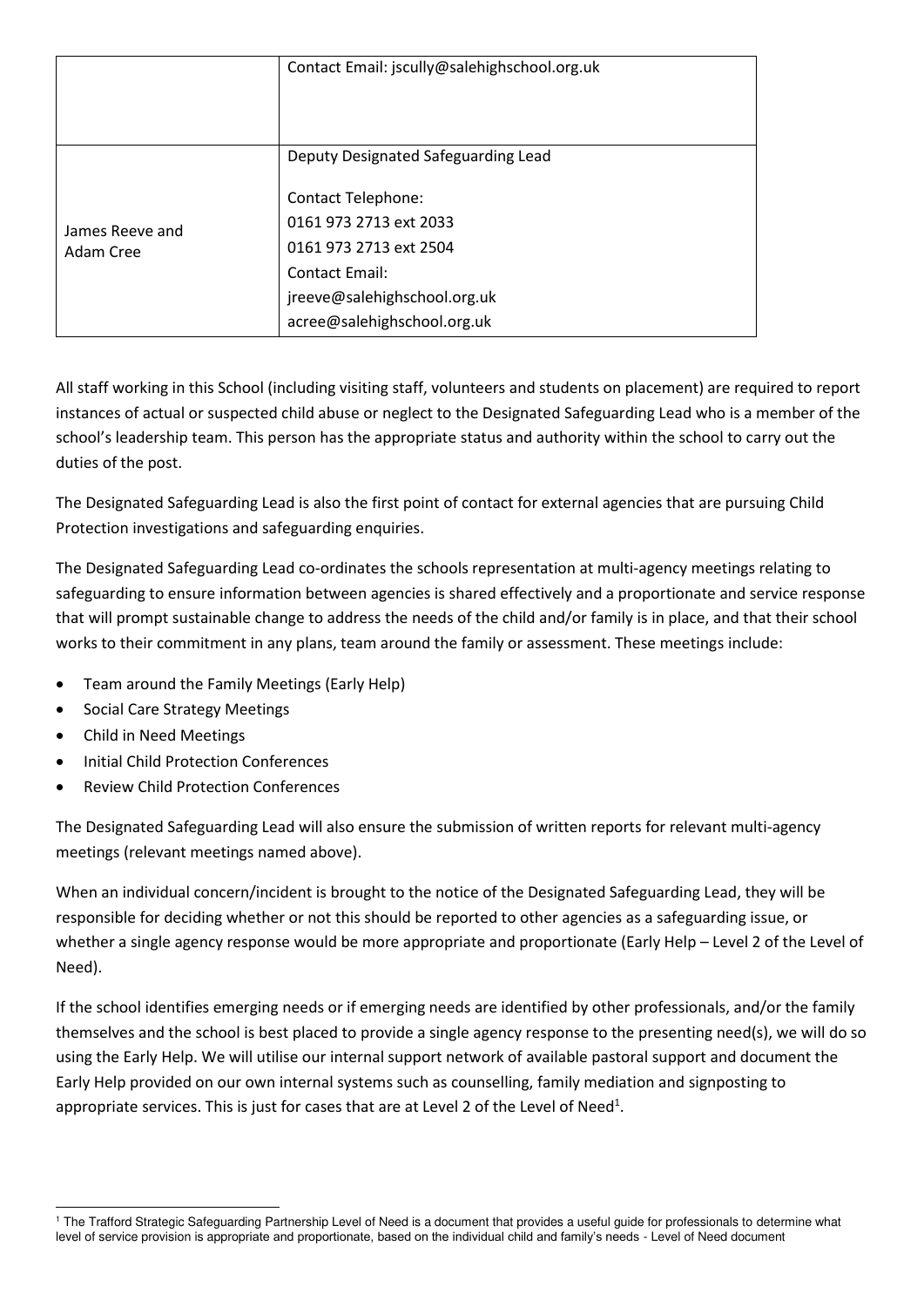When engaging other services outside of our school to form part of a Team around the Family, we will utilise Trafford's Early Help Assessment <sup>2</sup>to ensure this is formalised in a consistent way for all agencies involved at that point. Where necessary the school will complete an Early Help Assessment to identify specific needs that require the assistance of other services outside of the school.

Arrangements are in place to ensure that at least one person who is a trained designated safeguarding lead is available when children are taking part in school led activity, this includes before and after school clubs and other extra-curricular activities, both during and out of term time.

If a child is in immediate danger, contact will be made with the police via 999.

If a child is identified as a Child in Need or a child at risk of or being subjected to significant harm, a referral will be made to Trafford Frist Response via the online referral form.

Whilst any professional can make a referral to children's social care, in school we expect all staff where practically possible to always discuss their concerns with the designated safeguarding lead first to ensure all information is coordinated and held in one central point. If staff need to make a referral as a matter of urgency they are expected to feedback to the designated safeguarding lead as soon as practically possible thereafter. All relevant contact details for children's social care are shared with staff via our staff safeguarding notice board, in their induction and in Appendix 4 of this policy.

All verbal conversations that take place regarding safeguarding concerns will promptly be recorded in writing through CPOMS.

Where there is a safeguarding concern the school ensures the child's wishes and feelings are taken into account when determining what action to take and what services to provide. Systems are in place, and are well promoted, easily understood and easily accessible for children to confidently report abuse, knowing their concerns will be treated seriously, and knowing they can safely express their views and give feedback.

#### **Covid 19 Pandemic**

-

The effects of the Covid 19 pandemic have had far reaching consequences, especially on the way that schools function. In light of the way our setting has operated throughout the national lockdown and afterwards, an addendum to our Safeguarding and Child Protection Policy has been applied and will continue to be in place until such time as we return to business as usual. The addendum to the policy was written with regard for the UK Governments 'guidance for schools and colleges to support them keeping children safe, including online, during the coronavirus (COVID-19) outbreak'<sup>3</sup> , and can be found in appendix 9 in this document.

#### Creating a Safeguarding Culture

It is important to us at Sale High School that all children feel safe and supported in our setting.

Safeguarding is our priority across all aspects of our work and our policy underpins the rigorous practice that takes place in the school to best protect our students, and staff.

All staff are aware of the categories of abuse, which are:

<sup>&</sup>lt;sup>2</sup> Trafford's Early Help Assessment is an assessment of emerging and existing needs of a child and/or their family to ascertain their strengths and development needs, in addition to forming an action plan to manage any risk and to deal effectively with the emerging and/or existing needs to ensure they have the best possible outcome without the need to escalate to statutory services.

<sup>&</sup>lt;sup>3</sup> <https://www.gov.uk/government/publications/covid-19-safeguarding-in-schools-colleges-and-other-providers>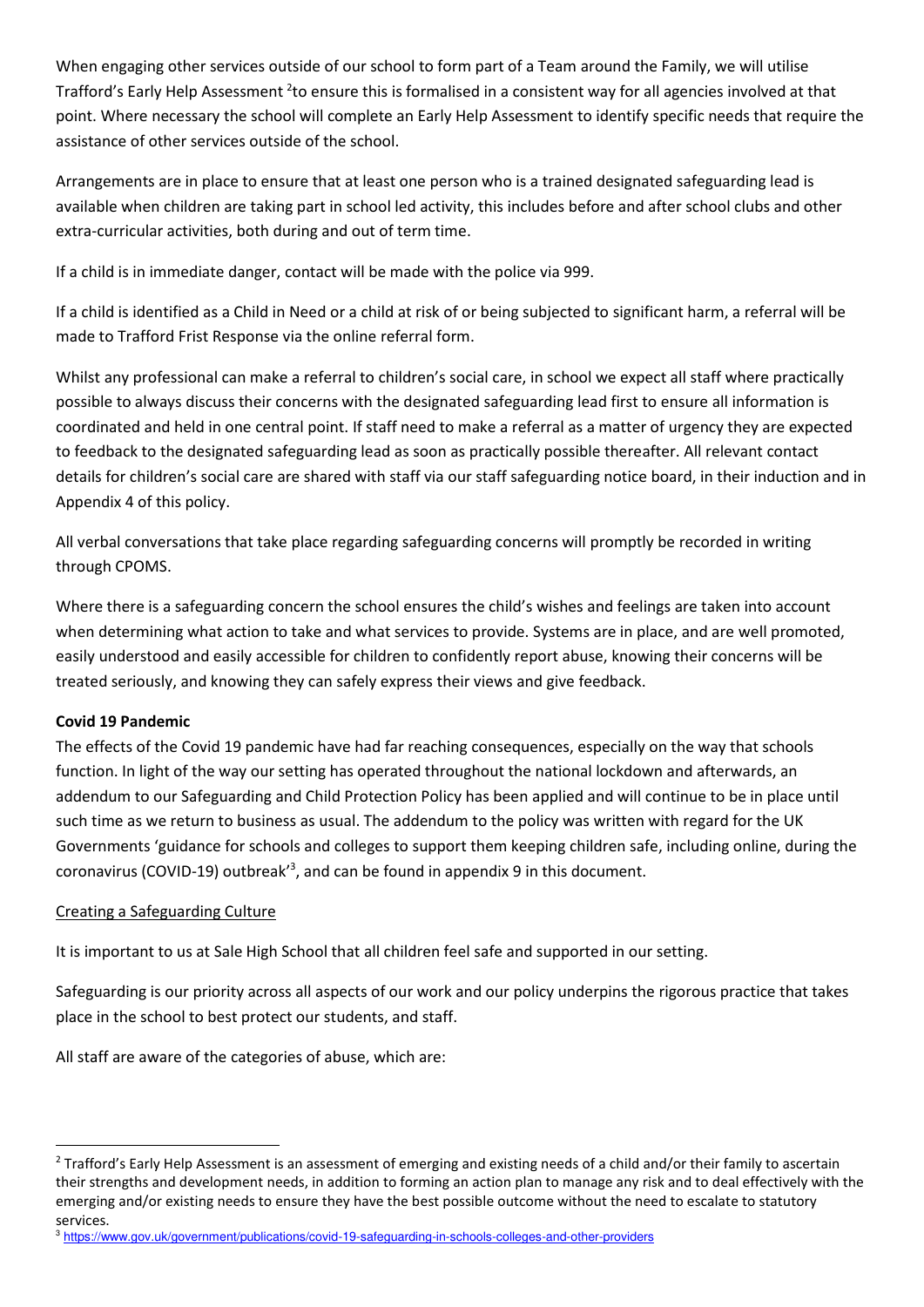

The definitions of which can be found in the glossary, and signs and symptoms of the four categories of abuse can be found in Appendix 3.

Staff are also made aware of other key safeguarding topics, these are:



The definitions of the above can be found in the glossary. Information and learning relating to the above topcs is shared in school, but staff are also encouraged to undertake their own learning. More information in relation to staff training etc. can be found in the 'Staff learning and development' section of this policy.

In addition to the above, Sale High School recognises the significant impact domestic abuse can have on children and young people, therefore we have signed up to Operation Encompass.

Operation Encompass is an agreement between Greater Manchester Police and schools within Trafford. This agreement facilitates the sharing of information relating to low and medium risk domestic incidents at properties where children live or frequent. The process for sharing information through Operation Encompass can be found in Appendix 1.

Child Sexual Exploitation (CSE) is also a key safeguarding topic, which all staff are aware of and report their concerns regarding CSE via the schools normal reporting channels. The definition of child sexual exploitation can be found in the glossary. Signs and symptoms of child sexual exploitation can be found in Appendix 5.

Staff are directed to the NSPCC's website for guidance on signs and symptoms of Female Genital Mutilation (FGM) [https://www.nspcc.org.uk/preventing-abuse/child-abuse-and-neglect/female-genital-mutilation-fgm/signs](https://www.nspcc.org.uk/preventing-abuse/child-abuse-and-neglect/female-genital-mutilation-fgm/signs-symptoms-and-effects/)[symptoms-and-effects/.](https://www.nspcc.org.uk/preventing-abuse/child-abuse-and-neglect/female-genital-mutilation-fgm/signs-symptoms-and-effects/) The school recognises and adheres to its mandatory duty to report any suspected or known cases of FGM about a female under 18 years old to the police.

If a member of staff becomes aware of a private fostering arrangement they will notify the Designated Safeguarding Lead or their deputy as soon as possible. All known or suspected Private Fostering Arrangements will be reported to children's social care in the area where the child resides. Private Fostering is defined in the glossary.

All cases of known or suspected 'Honour-based' violence will be reported via the schools normal channels and the appropriate professional advice sought and external referrals completed.

Incidents of peer-on-peer abuse may need to be dealt with in various ways. Incidents of bullying will be dealt with via the school's anti-bullying policy and/or behaviour policy. Incidents which take place outside of school may need to be addressed in school however the school are clear that where professional advice needs to be sought from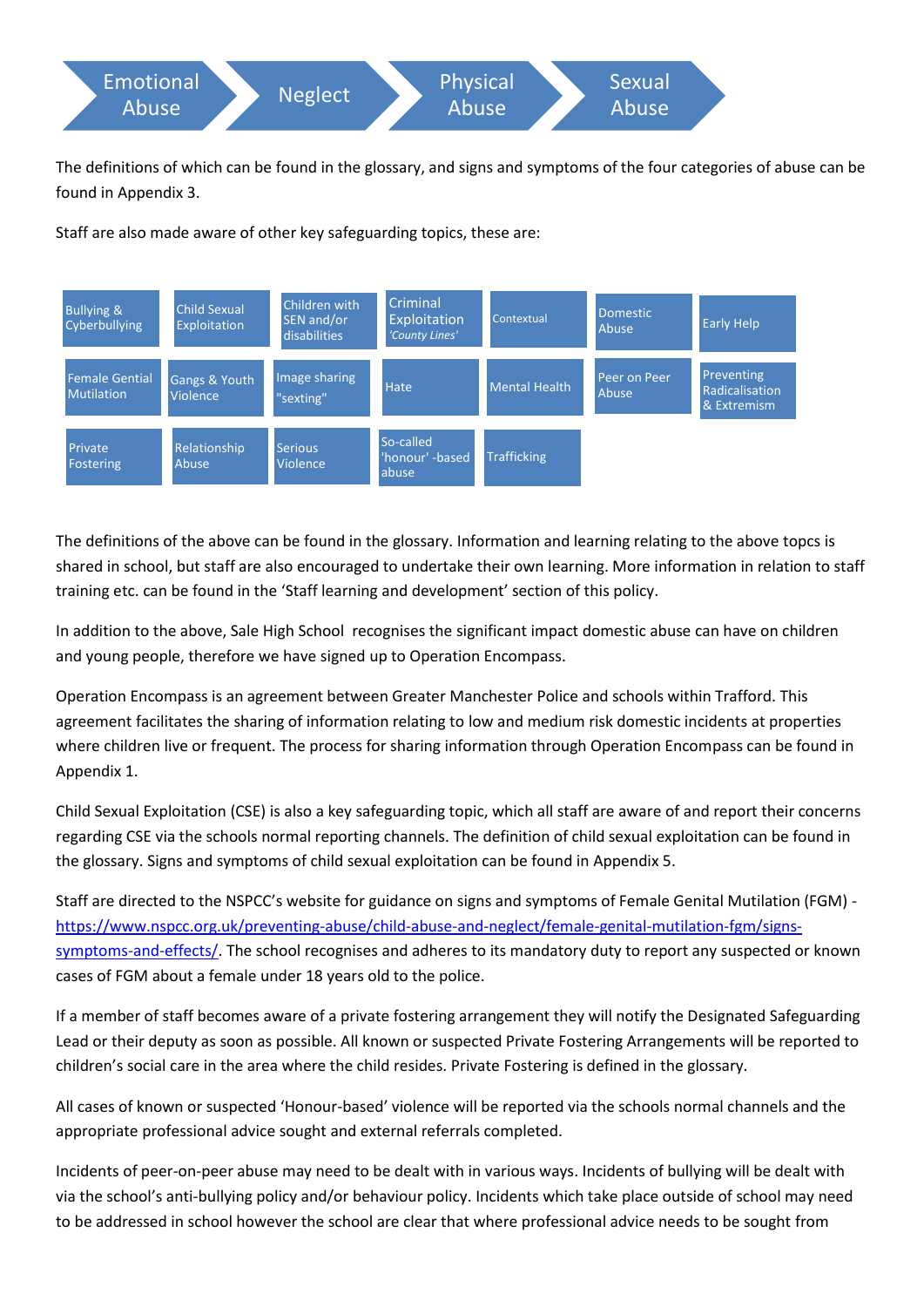external partners, it will be. The schools Designated Safeguarding Lead will consult children's social care on matters relating to the safety and welfare of a child and will consult the police in respect of matters relating to a possible crime.

In respect of sexual violence and sexual harassment between children, the school take a proactive approach to prevent such incidents from taking place. We incorporate healthy relationships, people who help us and British values in to our curriculum time in an age appropriate way for the year groups in school. Also from September 2020 we have included Sex and Relationship Education (SRE) in the school timetable, in line with DfE guidance and the national curriculum.

When incidents of sexual violence and sexual harassment occur the schools response is ultimately decided on a caseby-case basis, with the designated safeguarding lead (or a deputy) taking the leading role, using their professional judgement and being supported by other agencies, such as children's social care and the police as required to put a proportionate and supportive package of care in place for those affected.

The school adopts the UK Council for Child Internet Safety guidance 'Sexting in schools and colleges: Responding to incidents and safeguarding young people' in respect of our response to sexting. This guidance clearly sets out how to handle incidents, should they occur and what preventative steps can be taken to educate young people. This guidance can be found in Appendix 6.

All staff are expected to refer to HM Government guidance 'What to do if you're worried a child is being abused – Advise for practitioners' for further help in identifying signs and symptoms of child abuse and neglect. This guidance can be found in Appendix 3.

Robust systems have been established in school for dealing with safeguarding concerns. All allegations of abuse and neglect, whether suspected or known will be treated seriously and in confidence. The procedures are set out in the document "Protocol for referring a safeguarding incident".

All information is handled in line with the school's General Data Protection Regulations (GDPR) Policy, which is written in line with HM Government guidance – Information Sharing: Advice for practitioners providing safeguarding services to children, young people, parents and carers, July 2018, and the 7 golden rules for information sharing within that document.

Throughout school, safeguarding is taught as part of our curriculum. We appreciate that whilst adults in school are working hard to keep children safe, children too can play a large part in keeping themselves and their peers safe from abuse and neglect.

An age-appropriate curriculum is rolled out in school to build capacity amongst our students in their understanding of particular issues, and what actions they can take to be safe.

Instances of children who are missing from education are dealt with under the school's children missing from education policy, which sets out the schools approach to tackling this issue, and the steps school will take when a child has poor attendance and/or are regularly missing.

To assist with the above, and other incidents, parents should ensure that the school has at least two up to date emergency contacts for their child/children. This is to ensure school have other means of contacting a key adult, should one be unavailable for any reason.

The school takes an active stance on meeting the duties placed upon them by the Counter Terrorism and Security Act 2015 (The Prevent Duty), and we have created a culture which embraces the fundamental 'British values'. To ensure compliance with the Prevent Duty, the school: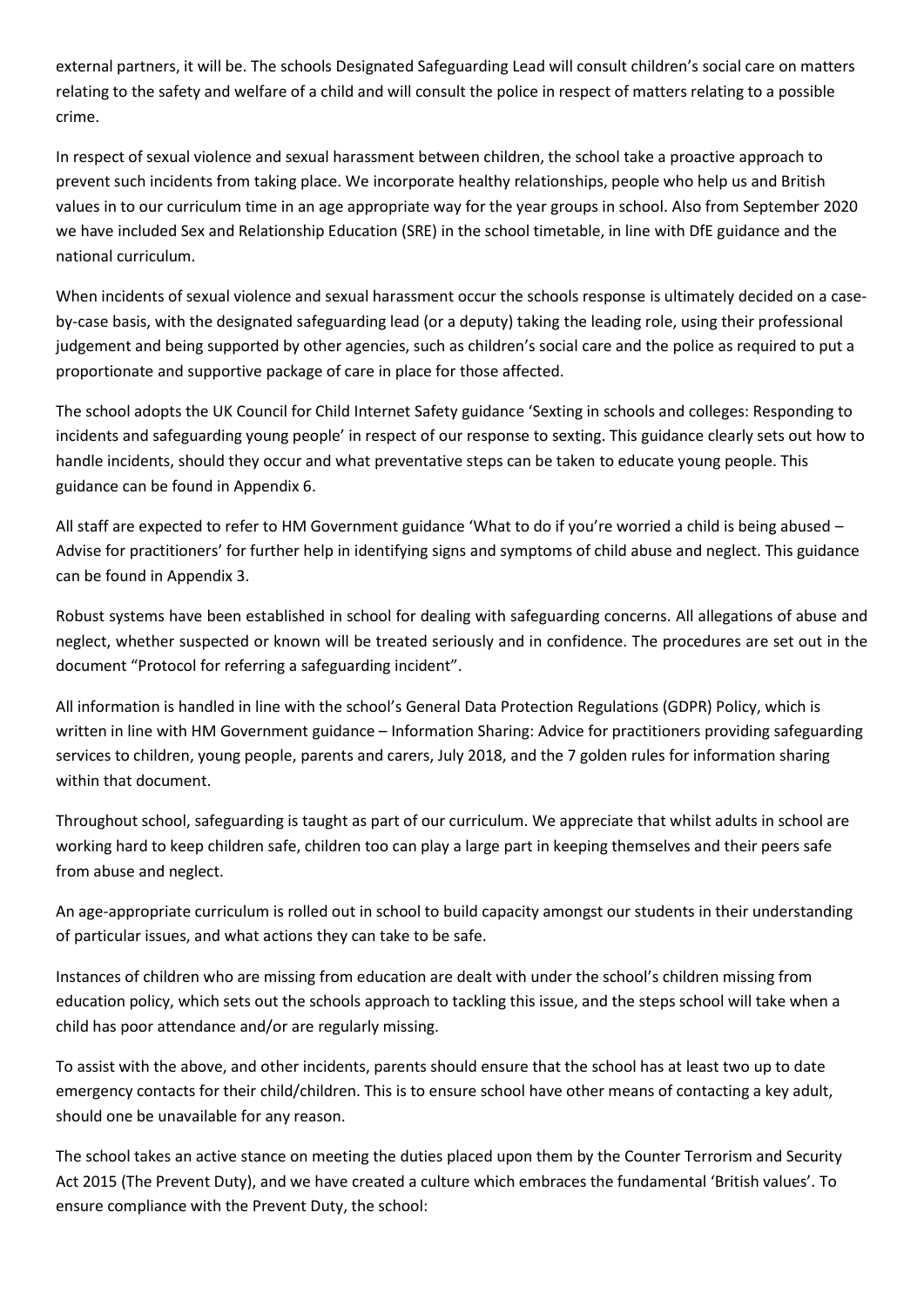- Ensure staff are able to identify children who may be vulnerable to radicalisation, and know what to do when they are identified
- Build resilience and capacity in the students by promoting the fundamental British values and enabling them to voice and challenge views in a safe space

The school understands that children with special educational needs and disabilities can face additional safeguarding challenges, and staff constantly challenge their own thought process in scenarios like this. This is to ensure that additional difficulties aren't straight away related to the special educational need or disability, and that staff are considering the risk of abuse or neglect just as much.

#### Staff learning and development

Learning about safeguarding is given a high priority at the school. Expertise is extended effectively and internal capacity is built up through performance management. Managers ensure that all staff regularly undertake a comprehensive range of learning to promote safe practice in classrooms, around the school and off site. Staff working at our school maintain an attitude of '**it could happen here'** where safeguarding is concerned, and when concerned about the welfare of a child, staff always act in the **best interests of the child**.

All new staff to the school have a comprehensive induction, this includes reading and understanding:

- Information sharing: advice for practitioners who are providing safeguarding services
- Part one and Annex A of 'Keeping children safe in education 2020'
- **•** School Behaviour Policy
- School Policy for Children Missing from Education
- Staff Code of Conduct
- This Safeguarding & Child Protection Policy
- 'What to do if you're worried a child is being abused' guidance

Designated staff are trained in specialist areas of work, such as:

- Designated Safeguarding Lead
- Designated Teacher for Looked After Children
- Heads of Year have also had specialist training in other areas (such as graded care profiling, domestic abuse, modern slavery).

A variety of learning materials on safeguarding are made available in school to ensure staff continually develop their understanding and practice around safeguarding, these include:

- TSSP Termly Safeguarding in Education Bulletins
- TSSP Multi-Agency Learning and Development Programme
- Leaflets
- Online learning
- Posters in the staff room detailing referral processes and key topics
- Shadowing
- Staff handbook
- Staff induction pack
- Standing agenda item staff meetings
- In-house training
- Video
- NSPCC (monthly) and Andrew Hall (weekly) email updates for staff and governors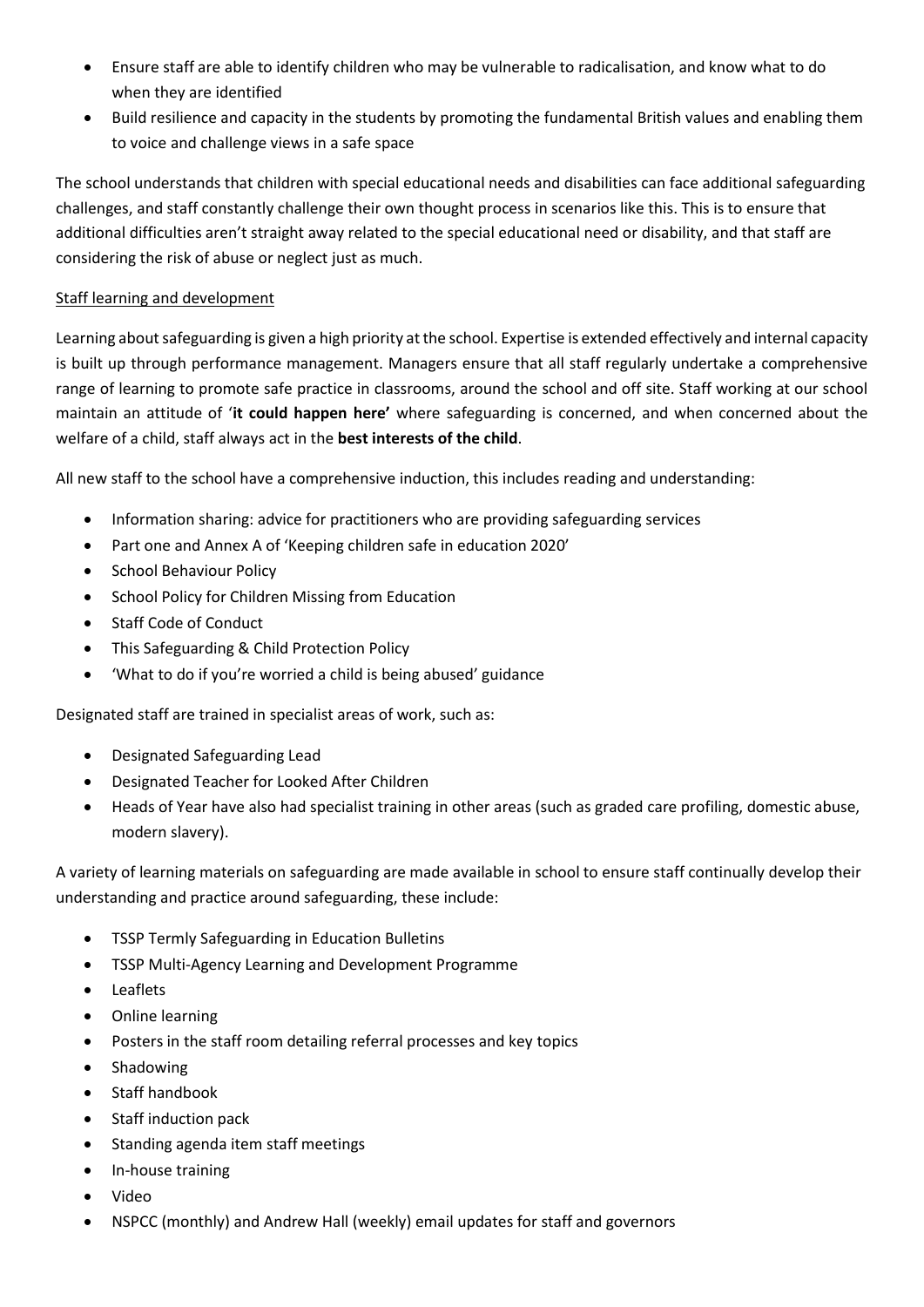All learning and training is documented as part of the member of staff's personnel file, which also helps us map learning needs across the staff team for further development. A checklist is used as part of the induction process, and thereafter in the performance management process to ensure all compulsory learning has taken place. A blank copy of this form can be found in Appendix 7.

Safeguarding is always re-visited at least on an annual basis in staff performance management sessions, to ensure they are as confident and competent in carrying out their safeguarding responsibilities as they possibly can be.

All staff should know what to do if a child tells them he/she/they are being abused, exploited or neglected including peer on peer abuse. Staff should know how to manage the requirement to maintain an appropriate level of confidentiality. This means only involving those who need to be involved, such as the designated safeguarding lead (or a deputy) and children's social care. Staff should never promise a child that they will not tell anyone about a report of any form of abuse, as this may ultimately not be in the best interests of the child.

All staff should be able to reassure victims that they are being taken seriously and that they will be supported and kept safe. A victim should never be given the impression that they are creating a problem by reporting abuse, sexual violence or sexual harassment. Nor should a victim ever be made to feel ashamed for making a report.

All staff should be aware that children can abuse other children (often referred to as peer on peer abuse). And that it can happen both inside and outside of school or college and online. It is important that all staff recognise the indicators and signs of peer on peer abuse and know how to identify it and respond to reports.

All staff should understand, that even if there are no reports in their schools or colleges it does not mean it is not happening, it may be the case that it is just not being reported. As such it is important if staff have any concerns regarding peer on peer abuse they should speak to their designated safeguarding lead (or deputy).

All training events are offered out to all volunteers working in school and the governing body, to ensure they too have the opportunity to understand the processes and practices as they apply in the school.

As and when required, other external agencies may be consulted to assist with staff learning and development.

#### Safer Recruitment

Senior managers and the governing body ensure that stringent recruitment and vetting procedures are in place for staff and other adults, and that nobody commences work unless all necessary checks are complete to a satisfactory level. The same rigour is applied when appointing volunteers.

#### Checks undertaken include:

| Enhanced Criminal Records Bureau Check                                                                                                                       | Barred List Check (if working regulated activity before<br>DBS certificate is available) |
|--------------------------------------------------------------------------------------------------------------------------------------------------------------|------------------------------------------------------------------------------------------|
| Two professional references                                                                                                                                  | Establish confirmation of physical and mental fitness for<br>the role                    |
| Identity confirmation                                                                                                                                        | Confirmation of right to work in the UK                                                  |
| Qualification check                                                                                                                                          | Confirmation of professional registration (if appropriate)                               |
| Staff suitability declaration (if appropriate)                                                                                                               | Prohibition from teaching check (only if employed as a<br>teacher)                       |
| Overseas police checks (if appropriate) follow the right<br>government guidance following the UK's exit from the<br><b>European Union Government website</b> | Prohibition from teaching check                                                          |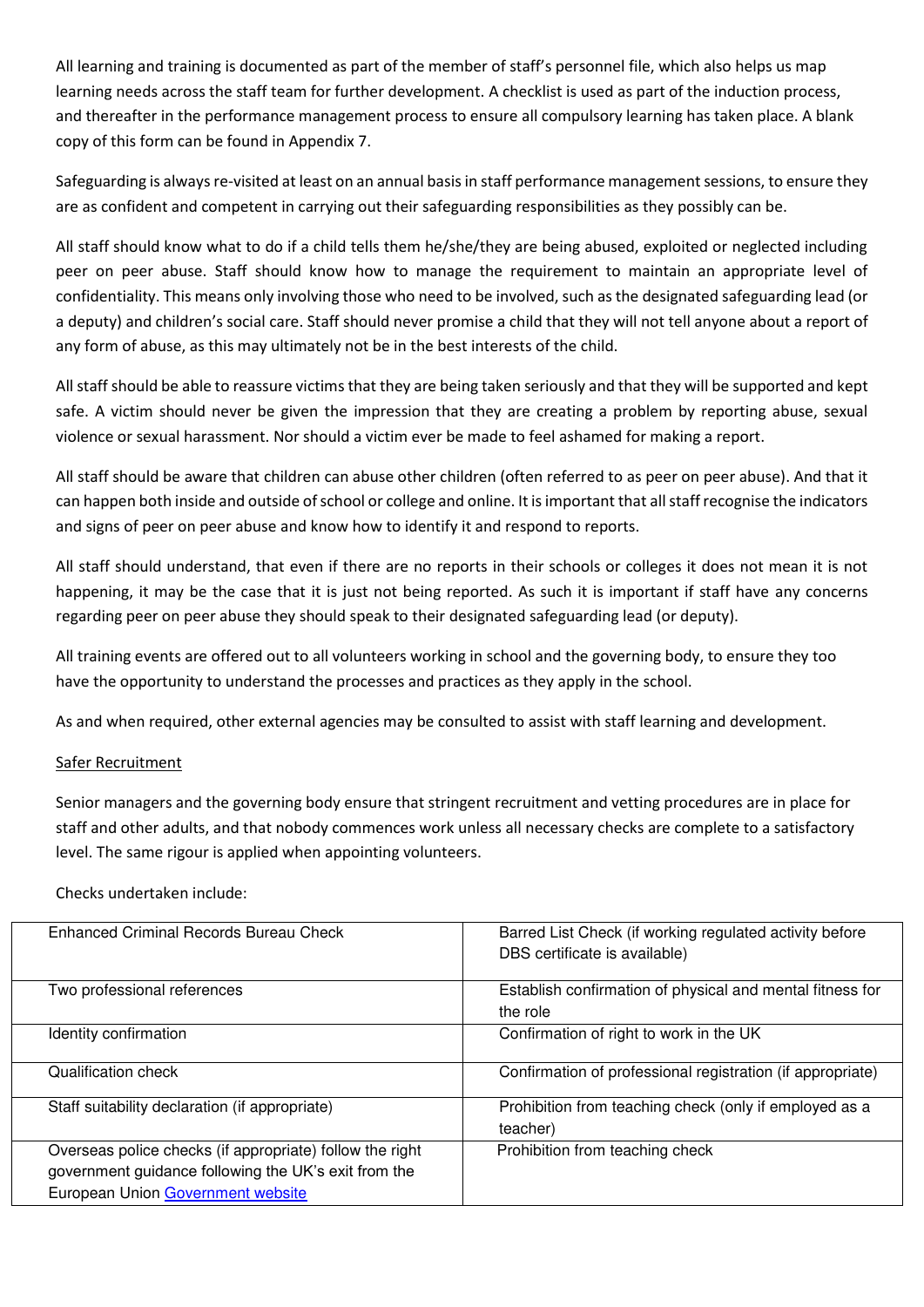A member of the senior leadership team will take responsibility for ensuring that all relevant checks are carried out and documented on the school's single central record (SCR). Supporting evidence for recruitment checks is included in the staff member's personnel file.

All of our senior leaders and governors have completed safer recruitment training. At least one member of every interview panel for a position working in the school (paid or unpaid) will have completed safer recruitment training. This is renewed when appropriate.

Where children are involved in the recruitment process e.g. to conduct an interview, they are briefed for this role and for the need of confidentiality.

All contracts with supply agencies are specific about what checks need to be complete before any individual commences work at the school, and that they will be expected to present identification upon arrival.

More information can be found in Appendix 2 relating to when a barred list check would be carried out.

References will always be sought before confirming a person's appointment, these will be written and about previous employment, this will check that information is not contradictory or incomplete. At least one reference will be from the candidate's current employer. When a candidate is not currently employed, verification of their most recent period of employment and reasons for leaving should be obtained from the organisation where they were employed.

#### Managing allegations against professionals who work with children

An allegation is any information which indicates an adult who works with children and young people under 18 (paid or voluntary staff) may have:

- Behaved in a way that has or may have harmed a child;
- Possibly committed a criminal offence against or related to a child; or
- Behaved towards a child or children in such a way that indicates they would pose a risk of harm if they worked regularly or closely with a child.
- Behaved or may have behaved in a way that indicates they may not be suitable to work with children.

This applies to any child the member of staff has contact with in their personal or professional life.

All staff are reminded of the school's Whistleblowing Policy, which can be found in the school handbook.

Allegations regarding members of staff at Sale High School must be reported immediately to the headteacher, or in their absence the deputy headteacher.

Any allegations concerning the headteacher should be referred to the Chair of Governors, using the contacts details set out in the key information section of this policy.

Concerns that meet the above criteria will be referred to the Local Authority Designated Officer (LADO) within one working day. Contact details for the LADO for Trafford can be found in Appendix 4.

Initial discussions with the LADO will consider the nature of the allegation and next steps.

Whilst the setting does not directly employ supply staff, we will ensure allegations are dealt with properly. In no circumstances will our setting decide to cease to use a supply teacher due to safeguarding concerns, without finding out the facts and liaising with the local authority designated officer (LADO) to determine a suitable outcome. The Governing Body will discuss with the agency as to whether it is appropriate to suspend the supply teacher, or redeploy them to another part of the school, whilst they carry out their investigation.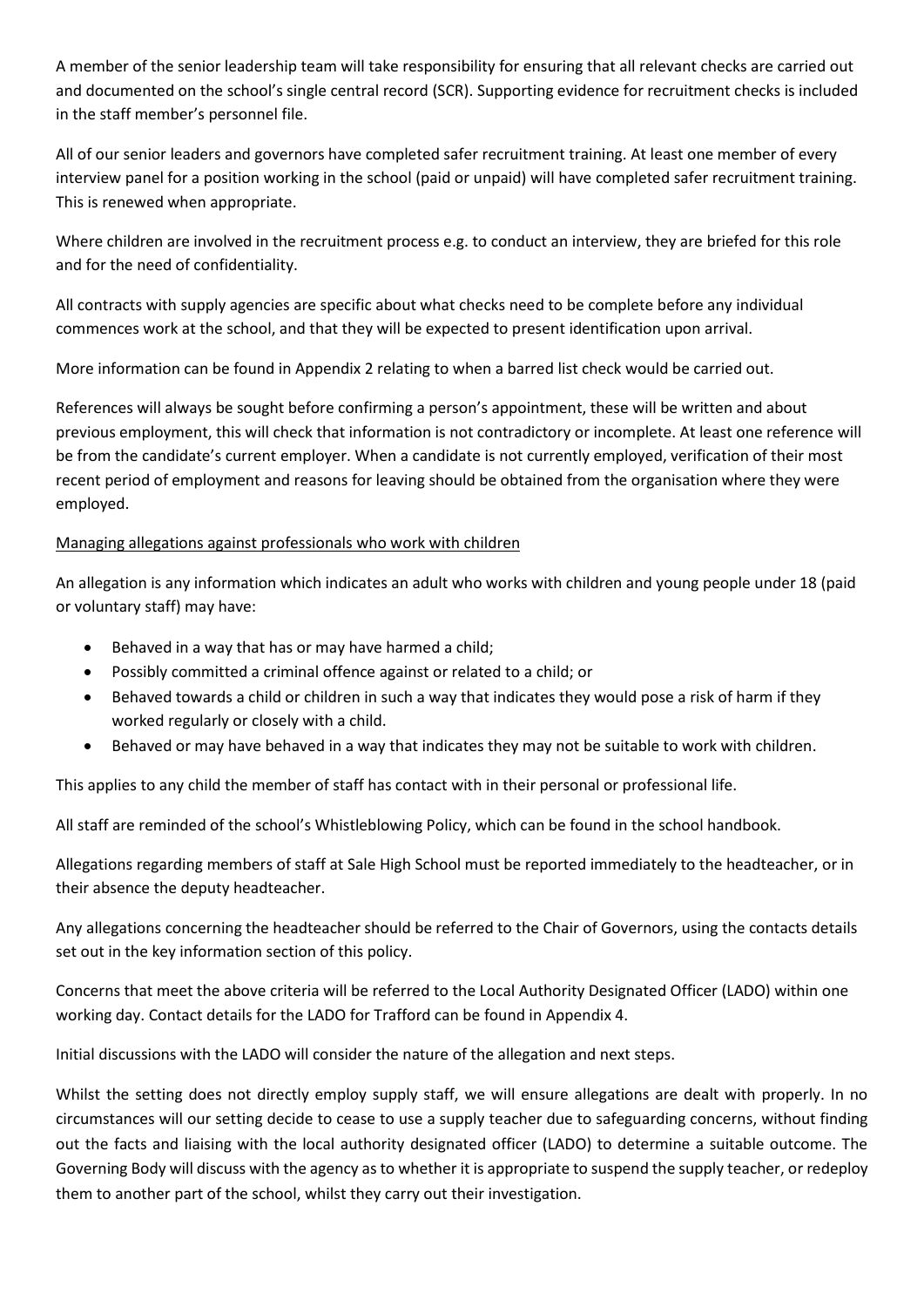The setting will usually take the lead because agencies do not have direct access to children or other school staff, so they will not be able to collect the facts when an allegation is made, nor do they have all the relevant information required by the LADO as part of the referral process.

The Managing Allegation policy sets out the procedures in place to make a referral to the Disclosure and Barring Service (DBS) if a person in regulated activity has been dismissed or removed due to safeguarding concerns or would have been had they not resigned. Or where a teacher's employer, including an agency, dismisses or ceases to use the services of a teacher because of serious misconduct, or might have dismissed them or ceased to use their services had they not left first, they must consider whether to refer the case to the Secretary of State (via the Teaching Regulation Agency).

There is a legal requirement for schools and colleges to make a referral to the DBS where they remove an individual from regulated activity (or would have removed an individual had they not left), and they believe the individual has:

- engaged in relevant conduct in relation to children and/or adults,
- satisfied the harm test in relation to children and/or vulnerable adults; or
- been cautioned or convicted of a relevant (automatic barring either with or without the right to make representations) offence. The DBS will consider whether to bar the person.

Where a school or sixth form college teacher's employer, including an agency, dismisses or ceases to use the services of a teacher because of serious misconduct, or might have dismissed them or ceased to use their services had they not left first, they must consider whether to refer the case to the Secretary of State, as required by sections 141D and 141E of the Education Act 2002. The Secretary of State may investigate the case, and if s/he finds there is a case to answer, must then decide whether to make a prohibition order in respect of the person.

Following any substantiated cases against members of staff, there will be a review and considerations of 'lessons learnt' with the aim of making improvements in procedures and practices to prevent similar events occurring.

#### **Controlling access to school premises**

Schools can bar someone from the premises if they feel that their behaviour poses a risk to staff or pupils. It's enough for a member of staff or a pupil to feel threatened.

The school should tell an individual that they've been barred or they intend to bar them, in writing. Letters should usually be signed by the headteacher, though in some cases the local authority may wish to write instead. The individual must be allowed to present their side.

A school can either:

- bar them temporally, until the individual has had the opportunity to formally present their side; or
- tell them they intend to bar them and invite them to present their side by a set deadline.

After the individual's side has been heard, the school can decide whether to continue with barring them. The decision will be reviewed within a reasonable time, decided by the school.

The Department for Education (DfE) does not get involved in individual cases.

We don't knowingly allow any person on to school grounds who:

- is a convicted sex offender, subject to the notification requirements of the Sexual Offences Act 2003; or
- is subject to a Risk of Sexual Harm Order, Sexual Risk Order or Child Abduction Notice.

If you don't disclose relevant information relating to the above about yourself, and it later becomes known to us, we reserve the right to require that you leave the school site.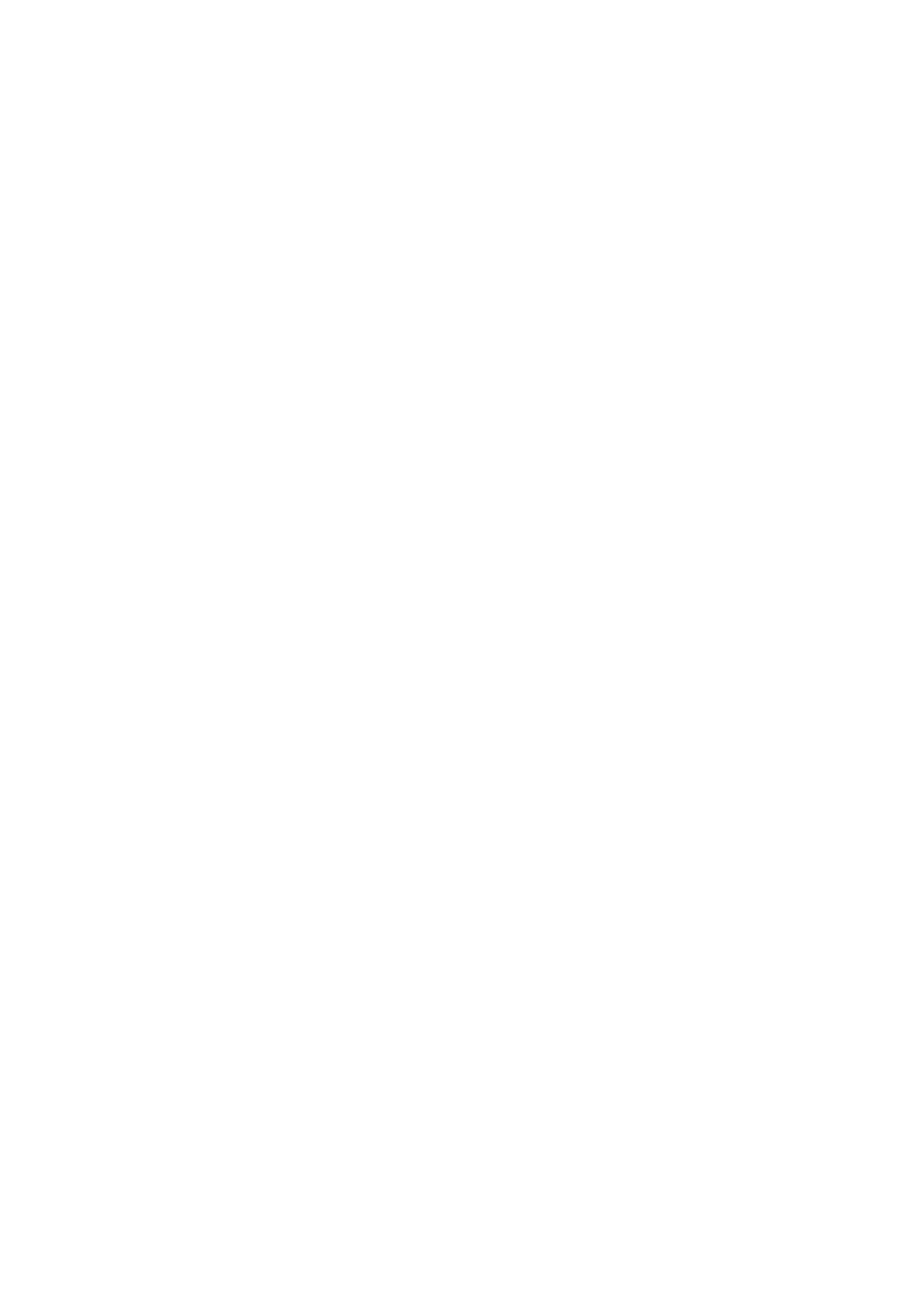|--|

| A Child                                                                  | A person who has not yet reached their 18 <sup>th</sup> birthday.                                                                                                                                                                                                                                                                                                                                                                                                                                                                                                                                                                      |  |  |
|--------------------------------------------------------------------------|----------------------------------------------------------------------------------------------------------------------------------------------------------------------------------------------------------------------------------------------------------------------------------------------------------------------------------------------------------------------------------------------------------------------------------------------------------------------------------------------------------------------------------------------------------------------------------------------------------------------------------------|--|--|
| Abuse                                                                    | A form of maltreatment of a child. Somebody may abuse or neglect a child by inflicting<br>harm, or by failing to act to prevent harm. Children may be abused in a family or in an<br>institutional or community setting by those who know them or, more rarely by others<br>(e.g. via the internet). They may be abused by an adult or adults or another child or<br>children.                                                                                                                                                                                                                                                         |  |  |
| <b>Bullying &amp;</b><br>Cyberbullying                                   | Behaviour that is:<br>repeated<br>intended to hurt someone either physically or emotionally<br>often aimed at certain groups, for example because of race, religion, gender or<br>$\bullet$<br>sexual orientation                                                                                                                                                                                                                                                                                                                                                                                                                      |  |  |
| <b>Child Protection</b>                                                  | Activity that is undertaken to protect specific children who are suffering, or are likely to<br>suffer, significant harm.                                                                                                                                                                                                                                                                                                                                                                                                                                                                                                              |  |  |
| Child sexual<br>exploitation                                             | Child sexual exploitation is a form of child sexual abuse. It occurs where an individual or<br>group takes advantage of an imbalance of power to coerce, manipulate or deceive a<br>child or young person under the age of 18 into sexual activity (a) in exchange for<br>something the victim needs or wants, and/or (b) for the financial advantage or<br>increased status of the perpetrator or facilitator. The victim may have been sexually<br>exploited even if the sexual activity appears consensual. Child sexual exploitation does<br>not always involve physical contact; it can also occur through the use of technology. |  |  |
| Children with Special<br><b>Educational Needs</b><br>and/or disabilities | SEN - a child or young person has SEN if they have a learning difficulty or disability<br>which calls for special educational provision to be made for him or her.<br>Disability - a physical or mental impairment which has a long-term and substantial<br>adverse effect on their ability to carry out normal day-to-day activities.                                                                                                                                                                                                                                                                                                 |  |  |
| Contextual<br>Safeguarding                                               | Contextual Safeguarding is an approach to understanding, and responding to, young<br>people's experiences of significant harm beyond their families. It recognises that the<br>different relationships that young people form in their neighbourhoods, schools and<br>online can feature violence and abuse.                                                                                                                                                                                                                                                                                                                           |  |  |
| <b>Criminal Exploitation</b>                                             | Involves young people under the age of 18 in exploitative situations, relationships or<br>contexts, where they may be manipulated or coerced into committing crime on behalf<br>of an individual or gang in return for gifts, these may include: friendship or peer<br>acceptance, but also cigarettes, drugs, alcohol or even food and accommodation.                                                                                                                                                                                                                                                                                 |  |  |
| Domestic Abuse                                                           | any incident or pattern of incidents of controlling, coercive, threatening behaviour,<br>violence or abuse between those aged 16 or over who are, or have been, intimate<br>partners or family members regardless of gender or sexuality. The abuse can<br>encompass, but is not limited to:<br>psychological<br>physical<br>sexual<br>financial<br>emotional                                                                                                                                                                                                                                                                          |  |  |
| Early Help                                                               | Early help means providing support as soon as a problem emerges, at any point in a<br>child's life, from the foundation years through to the teenage years. Early help can also<br>prevent further problems arising.                                                                                                                                                                                                                                                                                                                                                                                                                   |  |  |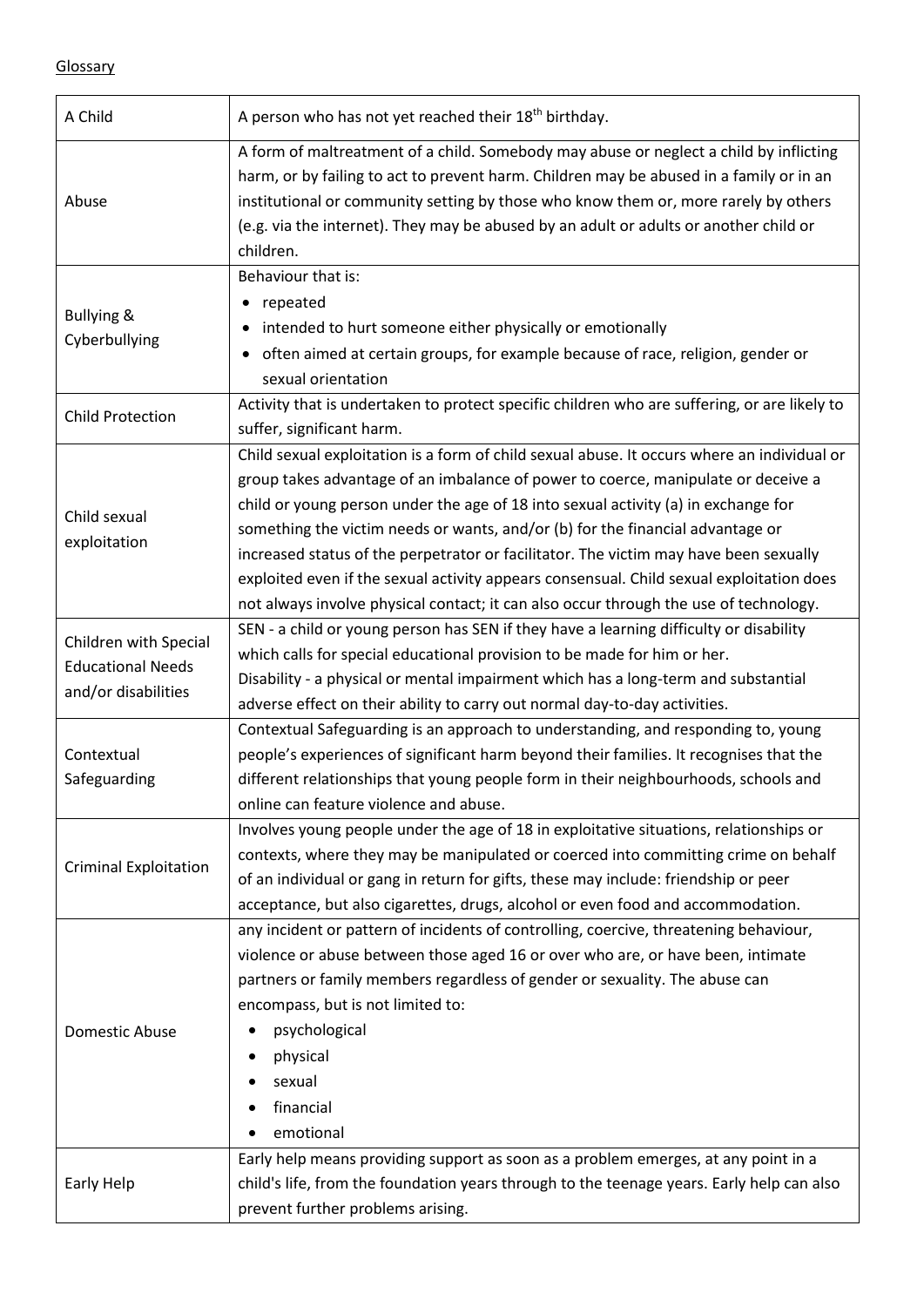|                        | The persistent emotional maltreatment of a child such as to cause severe and adverse        |
|------------------------|---------------------------------------------------------------------------------------------|
|                        | effects on the child's emotional development. It may involve conveying to a child that      |
|                        | they are worthless or unloved, inadequate, or valued only insofar as they meet the          |
|                        | needs of another person.                                                                    |
|                        | It may include not giving the child opportunities to express their views, deliberately      |
|                        | silencing them or 'making fun' of what they say or how they communicate. It may             |
|                        | feature age or developmentally inappropriate expectations being imposed on children.        |
| <b>Emotional Abuse</b> | These may include interactions that are beyond a child's developmental capability as        |
|                        | well as overprotection and limitation of exploration and learning, or preventing the        |
|                        | child participating in normal social interaction. It may involve seeing or hearing the ill- |
|                        | treatment of another. It may involve serious bullying (including cyberbullying), causing    |
|                        | children frequently to feel frightened or in danger, or the exploitation or corruption of   |
|                        |                                                                                             |
|                        | children. Some level of emotional abuse is involved in all types of maltreatment of a       |
|                        | child, although it may occur alone.                                                         |
| <b>Female Genital</b>  | Female genital mutilation (FGM) is a procedure where the female genitals are                |
| Mutilation (FGM)       | deliberately cut, injured or changed, but where there's no medical reason for this to be    |
|                        | done.                                                                                       |
|                        | Defining a gang is difficult, They tend to fall into three categories; peer groups, street  |
|                        | gangs and organised crime groups. It can be common for groups of children and young         |
|                        | people to gather together in public places to socialise, and although some peer group       |
|                        | gatherings can lead to increased antisocial behaviour and low level youth offending,        |
|                        | these activities should not be confused with the serious violence of a Street Gang.         |
| Gangs & Youth          |                                                                                             |
| Violence               | A Street Gang can be described as a relatively durable, predominantly street-based          |
|                        | group of children who see themselves (and are seen by others) as a discernible group        |
|                        | for whom crime and violence is integral to the group's identity.                            |
|                        |                                                                                             |
|                        | An organised criminal group is a group of individuals normally led by adults for whom       |
|                        | involvement in crime is for personal gain (financial or otherwise).                         |
|                        | Hostility or prejudice based on one of the following things:                                |
|                        | disability                                                                                  |
|                        | race                                                                                        |
| Hate                   | religion                                                                                    |
|                        | transgender identity                                                                        |
|                        | sexual orientation.                                                                         |
| Honour-based           | Honour based violence is a violent crime or incident which may have been committed          |
|                        |                                                                                             |
| violence               | to protect or defend the honour of the family or community.                                 |
|                        | Negative experiences and distressing life events can affect mental health in a way that     |
|                        | can bring about changes in a young person's behaviour or emotional state, displayed in      |
|                        | a range of different ways, all of which can be an indication of an underlying problem.      |
|                        | This can include:                                                                           |
| <b>Mental Health</b>   | • Emotional state (fearful, withdrawn, low self-esteem)                                     |
|                        | • Behaviour (aggressive or oppositional; habitual body rocking)                             |
|                        | • Interpersonal behaviours (indiscriminate contact or affection seeking, over-              |
|                        | friendliness or excessive clinginess; demonstrating excessively 'good' behaviour to         |
|                        | prevent disapproval; failing to seek or accept appropriate comfort or affection from an     |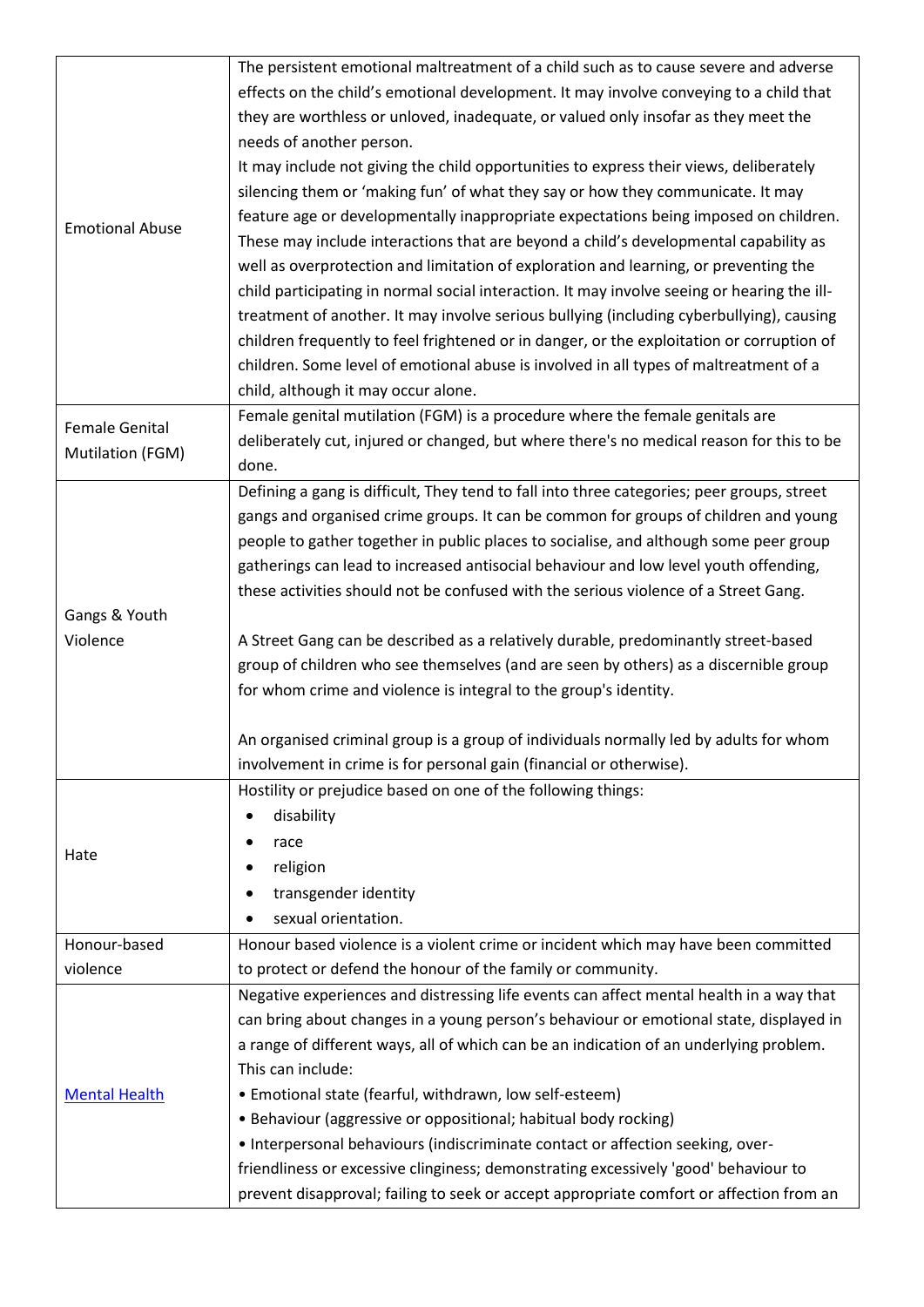|                            | appropriate person when significantly distressed; coercive controlling behaviour; or lack  |
|----------------------------|--------------------------------------------------------------------------------------------|
|                            | of ability to understand and recognise emotions).                                          |
|                            | Modern slavery encompasses human trafficking and slavery, servitude and forced or          |
| Modern Slavery             | compulsory labour. Exploitation can take many forms, including: sexual exploitation,       |
|                            | forced labour, slavery, servitude, forced criminality and the removal of organs.           |
|                            | Neglect is the persistent failure to meet a child's basic physical and/or psychological    |
|                            | needs, likely to result in the serious impairment of the child's health or development.    |
|                            | Neglect may occur during pregnancy as a result of maternal substance abuse. Once a         |
|                            | child is born, neglect may involve a parent or carer failing to:                           |
| Neglect                    | . Protect a child from physical and emotional harm or danger.                              |
|                            | • Ensure adequate supervision (including the use of inadequate care-givers).               |
|                            | • Ensure access to appropriate medical care or treatment.                                  |
|                            | . It may also include neglect of, or unresponsiveness to, a child's basic emotional needs. |
| <b>Operation Encompass</b> | Operation Encompass operates in all police forces across England. It helps police and      |
|                            | schools work together to provide emotional and practical help to children. The system      |
|                            | ensures that when police are called to an incident of domestic abuse, where there are      |
|                            | children in the household who have experienced the domestic incident, the police will      |
|                            | inform the key adult (usually the designated safeguarding lead) in school before the       |
|                            | child or children arrive at school the following day. This ensures that the school has up  |
|                            | to date relevant information about the child's circumstances and can enable immediate      |
|                            | support to be put in place, according to the child's needs. Operation Encompass does       |
|                            | not replace statutory safeguarding procedures. Where appropriate, the police and/or        |
|                            | schools should make a referral to children's social care if they are concerned about a     |
|                            | child's welfare. More information about the scheme and how schools can become              |
|                            | involved is available on the Operation Encompass website                                   |
|                            | Children can abuse other children (often referred to as peer on peer abuse) and it can     |
|                            | take many forms. It can happen both inside and outside of school/college and online. It    |
|                            | is important that all staff recognise the indicators and signs of peer on peer abuse and   |
|                            | know how to identify it and respond to reports. This can include (but is not limited to):  |
|                            | bullying (including cyberbullying, prejudice-based and discriminatory bullying); abuse     |
|                            | within intimate partner relationships; physical abuse such as hitting, kicking, shaking,   |
| Peer on Peer Abuse         | biting, hair pulling, or otherwise causing physical harm; sexual violence and sexual       |
|                            | harassment; consensual and non-consensual sharing of nudes and semi-nudes images           |
|                            | and/or videos; causing someone to engage in sexual activity without consent, such as       |
|                            | forcing someone to strip, touch themselves sexually, or to engage in sexual activity with  |
|                            | a third party; upskirting and initiation/hazing type violence and rituals. Addressing      |
|                            | inappropriate behaviour (even if it appears to be relatively innocuous) can be an          |
|                            | important intervention that helps prevent problematic, abusive and/or violent              |
|                            | behaviour in the future                                                                    |
|                            | A form of abuse which may involve hitting, shaking, throwing, poisoning, burning or        |
| <b>Physical Abuse</b>      | scalding, drowning, suffocating or otherwise causing physical harm to a child. Physical    |
|                            | harm may also be caused when a parent or carer fabricates the symptoms of, or              |
|                            | deliberately induces, illness in a child.                                                  |
|                            | A private fostering arrangement is one that is made privately (without the involvement     |
| <b>Private Fostering</b>   | of a local authority) for the care of a child under the age of 16 years (under 18, if      |
|                            | disabled) by someone other than a parent or close relative, in their own home, with the    |
|                            | intention that it should last for 28 days or more. (Close family relative is defined as a  |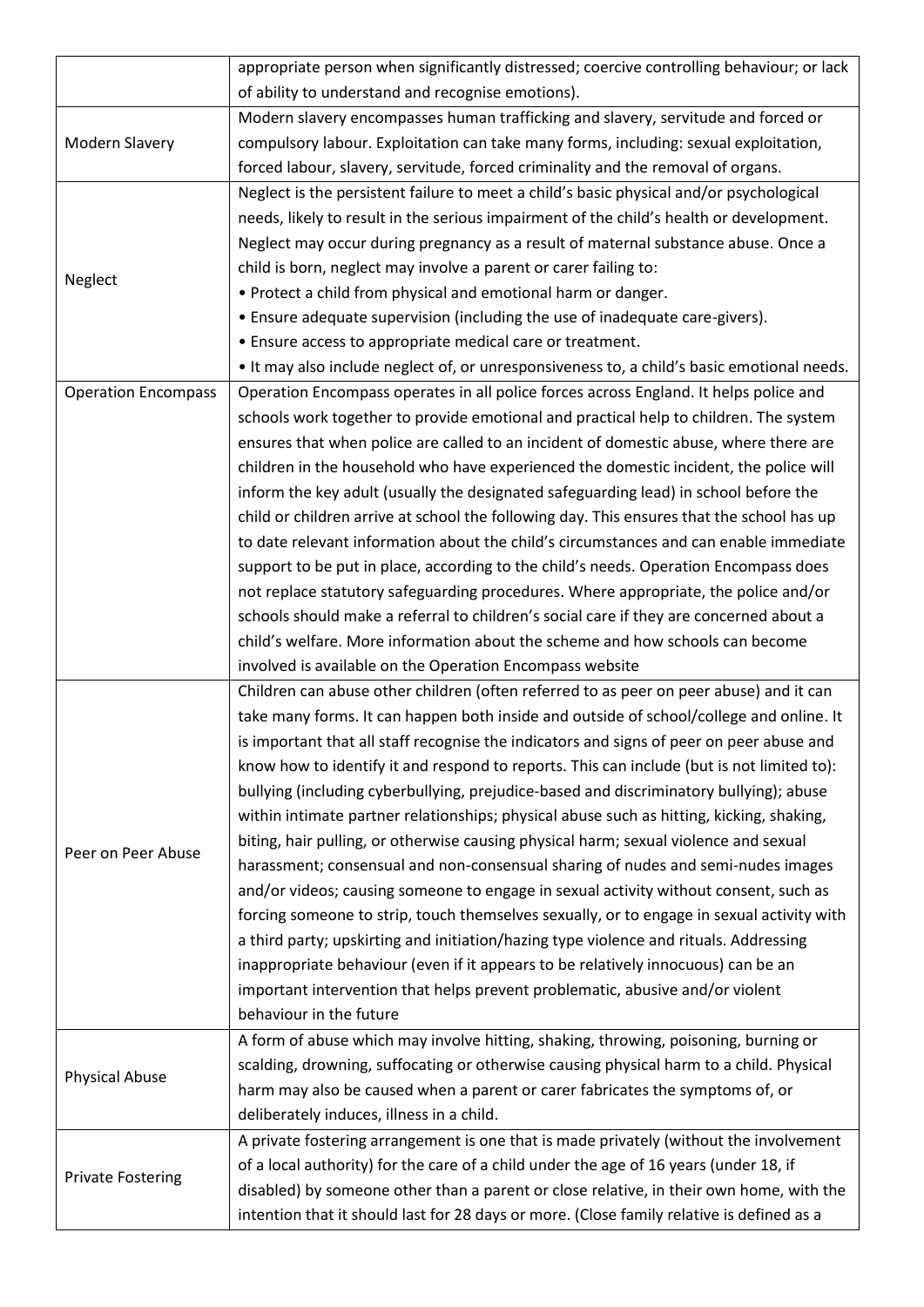|                       | 'grandparent, brother, sister, uncle or aunt' and includes half-siblings and step-parents;                                     |  |  |  |  |
|-----------------------|--------------------------------------------------------------------------------------------------------------------------------|--|--|--|--|
|                       | it does not include great-aunts or uncles, great grandparents or cousins.)                                                     |  |  |  |  |
|                       | Radicalisation refers to the process by which a person comes to support terrorism and                                          |  |  |  |  |
|                       | forms of extremism leading to terrorism.                                                                                       |  |  |  |  |
| Radicalisation &      |                                                                                                                                |  |  |  |  |
| Extremism             | Extremism is vocal or active opposition to fundamental British values, including                                               |  |  |  |  |
|                       | democracy, the rule of law, individual liberty and mutual respect and tolerance of                                             |  |  |  |  |
|                       | different faiths and beliefs. We also include in our definition of extremism calls for the                                     |  |  |  |  |
|                       | death of members of our armed forces, whether in this country or overseas.                                                     |  |  |  |  |
|                       | Teen relationship abuse consists of the same patterns of coercive and controlling                                              |  |  |  |  |
| Relationship Abuse    | behaviour as domestic abuse. These patterns might include some or all of the following:                                        |  |  |  |  |
|                       | sexual abuse, physical abuse, financial abuse, emotional abuse and psychological abuse.                                        |  |  |  |  |
|                       | protecting children from maltreatment;<br>$\bullet$                                                                            |  |  |  |  |
| Safeguarding and      | preventing impairment of children's health or development;<br>$\bullet$                                                        |  |  |  |  |
| promoting the welfare | ensuring that children grow up in circumstances consistent with the provision of<br>$\bullet$                                  |  |  |  |  |
| of children           | safe and effective care; and                                                                                                   |  |  |  |  |
|                       | taking action to enable all children to have the best outcomes.                                                                |  |  |  |  |
|                       | The word 'gang' means different things in different contexts, the government in their                                          |  |  |  |  |
|                       | paper 'Safeguarding children and young people who may be affected by gang activity'                                            |  |  |  |  |
|                       | distinguishes between peer groups, street gangs and organised criminal gangs.                                                  |  |  |  |  |
|                       | Peer group                                                                                                                     |  |  |  |  |
|                       | A relatively small and transient social grouping which may or may not describe                                                 |  |  |  |  |
|                       | themselves as a gang depending on the context.                                                                                 |  |  |  |  |
|                       | <b>Street gang</b>                                                                                                             |  |  |  |  |
|                       | "Groups of young people who see themselves (and are seen by others) as a                                                       |  |  |  |  |
| Serious Violence      | discernible group for whom crime and violence is integral to the group's                                                       |  |  |  |  |
|                       | identity."                                                                                                                     |  |  |  |  |
|                       | <b>Organised criminal gangs</b>                                                                                                |  |  |  |  |
|                       | "A group of individuals for whom involvement in crime is for personal gain                                                     |  |  |  |  |
|                       | (financial or otherwise). For most crime is their 'occupation."                                                                |  |  |  |  |
|                       | It's not illegal for a young person to be in a gang - there are different types of 'gang'                                      |  |  |  |  |
|                       | and not every 'gang' is criminal or dangerous. However, gang membership can be linked                                          |  |  |  |  |
|                       | to illegal activity, particularly organised criminal gangs involved in trafficking, drug                                       |  |  |  |  |
|                       | dealing and violent crime.                                                                                                     |  |  |  |  |
|                       | Sexting is when someone shares sexual, naked or semi-naked images or videos of                                                 |  |  |  |  |
|                       |                                                                                                                                |  |  |  |  |
| Sexting               | themselves or others, or sends sexually explicit messages.                                                                     |  |  |  |  |
|                       | They can be sent using mobiles, tablets, smartphones, and laptops - any device that<br>allows you to share media and messages. |  |  |  |  |
|                       | Involves forcing or enticing a child or young person to take part in sexual activities, not                                    |  |  |  |  |
|                       | necessarily involving a high level of violence, whether or not the child is aware of what                                      |  |  |  |  |
|                       | is happening. The activities may involve physical contact, including assault by                                                |  |  |  |  |
|                       | penetration (for example rape or oral sex) or non-penetrative acts such as                                                     |  |  |  |  |
| Sexual Abuse          | masturbation, kissing, rubbing and touching outside of clothing.                                                               |  |  |  |  |
|                       | They may also include non-contact activities, such as involving children in looking at, or                                     |  |  |  |  |
|                       | in the production of, sexual images, watching sexual activities, encouraging children to                                       |  |  |  |  |
|                       | behave in sexually inappropriate ways, or grooming a child in preparation for abuse                                            |  |  |  |  |
|                       |                                                                                                                                |  |  |  |  |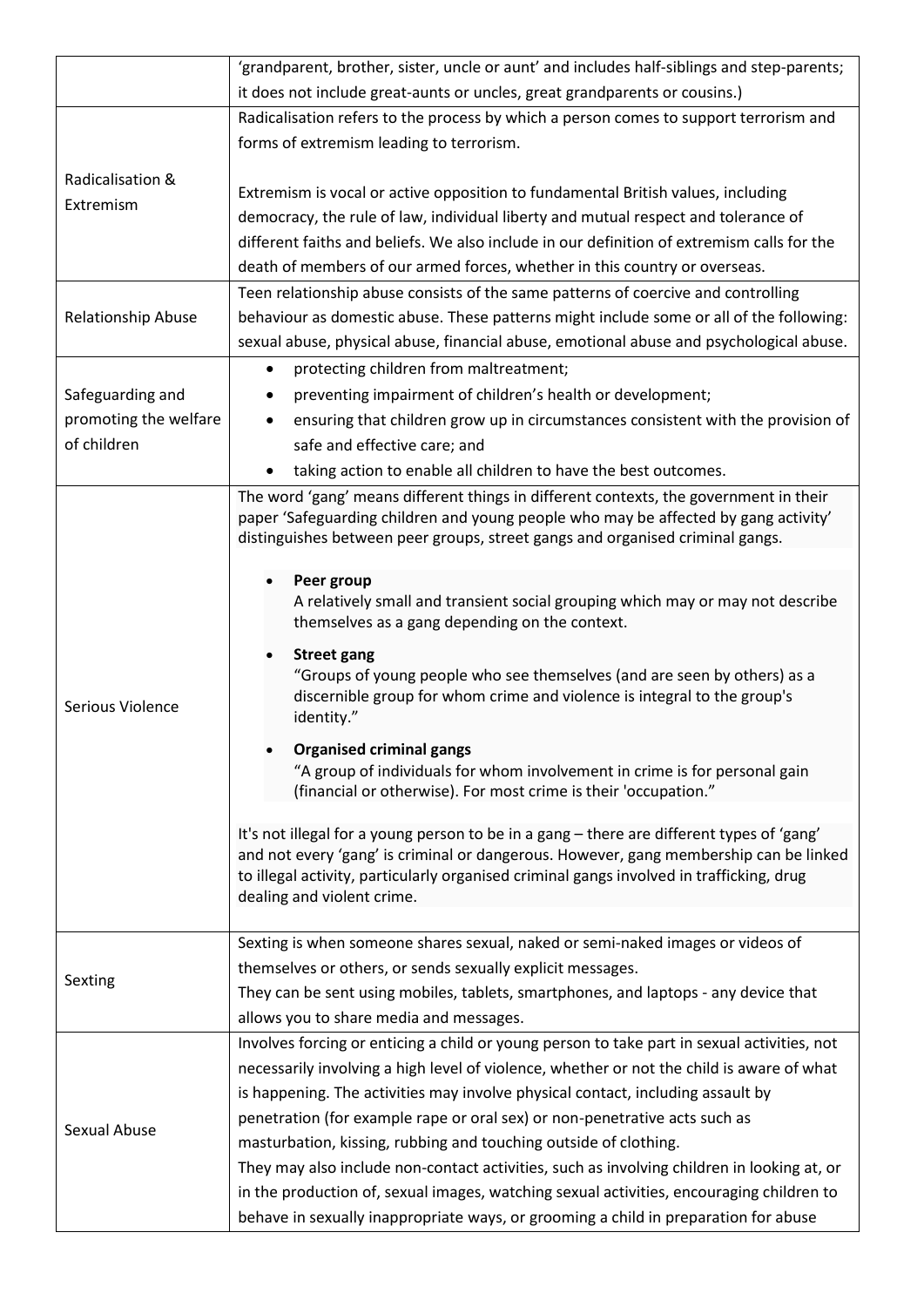|                   | (including via the internet). Sexual abuse is not solely perpetrated by adult males.          |
|-------------------|-----------------------------------------------------------------------------------------------|
|                   | Women can also commit acts of sexual abuse, as can other children                             |
|                   | When referring to sexual harassment we mean 'unwanted conduct of a sexual nature'             |
|                   | that can occur online and offline. Sexual harassment is likely to: violate a child's dignity, |
| Sexual harassment | and/or make them feel intimidated, degraded or humiliated and/or create a hostile,            |
| between children  | offensive or sexualised environment, and can include: sexual comments, sexual jokes or        |
|                   | taunting, online sexual harassment or physical behaviour such as deliberately brushing        |
|                   | against someone.                                                                              |
|                   | When referring to sexual violence we are referring to sexual offences under the Sexual        |
| Sexual violence   | Offences Act 2003 <sup>4</sup> .                                                              |
| between children  | Sexual violence offences include: rape, assault by penetration and sexual assault.            |
|                   | Trafficking in persons shall mean the recruitment, transportation, transfer, harbouring       |
|                   | or receipt of persons, by means of the threat or use of force or other forms of coercion,     |
|                   | of abduction, of fraud, of deception, of abuse of power or of a position of vulnerability     |
|                   | or of the giving or receiving of payments or benefits to achieve the consent of a person      |
| Trafficking       | having control of another person, for the purpose of exploitation. Exploitation shall         |
|                   | include, at a minimum, the exploitation of the prostitution of others or other forms of       |
|                   | sexual exploitation, forced labour or services, slavery or practices similar to slavery,      |
|                   | servitude or removal of organs.                                                               |

<u>.</u>

<sup>4</sup> [Legislation.gov](https://www.legislation.gov.uk/ukpga/2003/42/contents)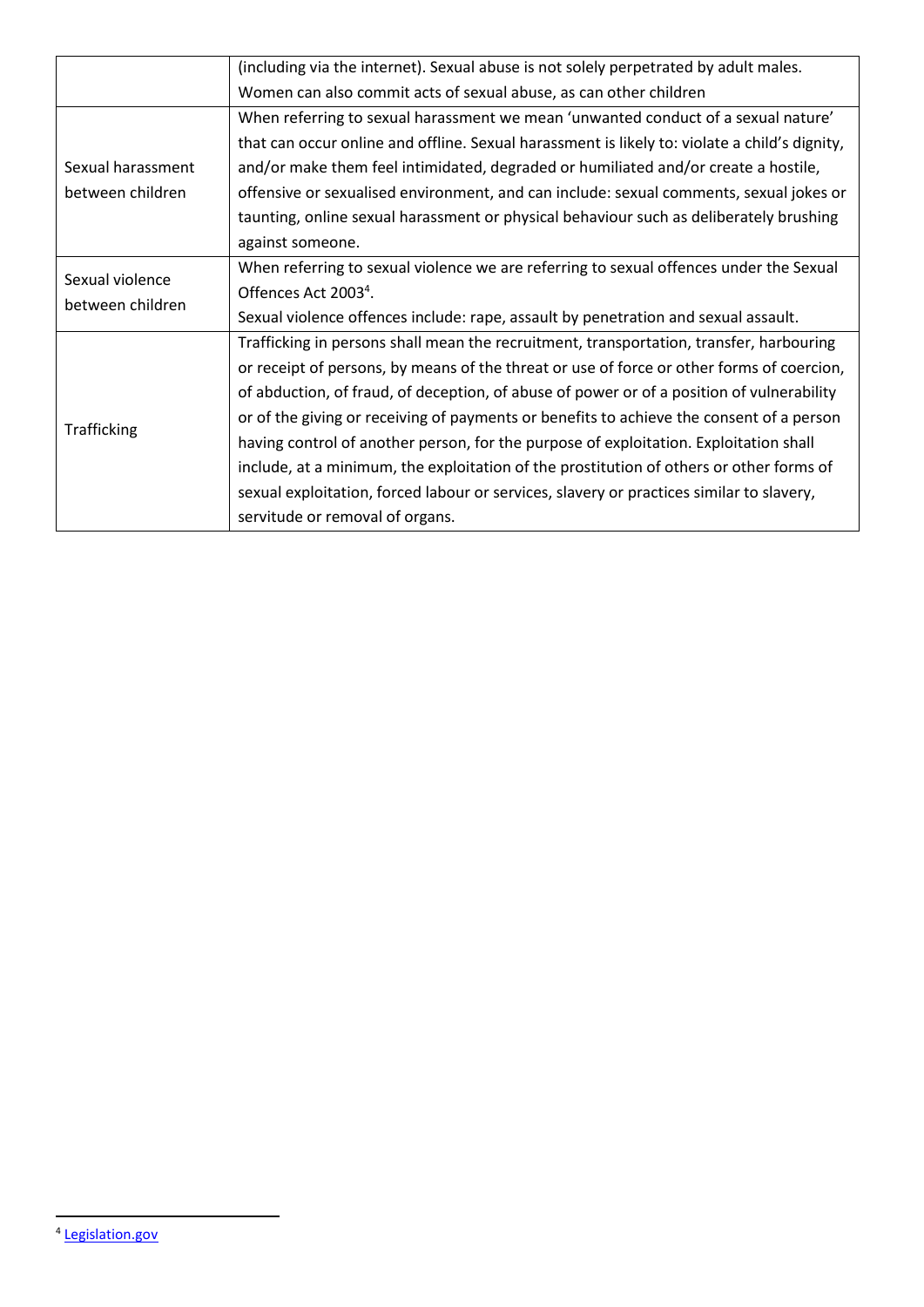# **Operation Encompass Process**



Police attend and incident of Domestic Abuse.

Details of perpetrator, victim and all children who usually reside at the address (whether present during DA incident or not) are recorded.

'Voice of the Child' is recorded.

The police officer who attneded the incident will email the notification to the school before the end of their shift.

Every effort will be made to ensure this notification is sent before 09:00. In instances where the police officer does not send the notification the GMP Safeguarding Team are continuing to send these.

**Designated Safeguarding Lead** and/or Deputy (Key Adult) will review the information, assess the risk and develop a working strategy.

Working strategy may include checking the child's records for recent concerns, discussion with child's teacher, providing overt or silent support.

If you are concerned the child is being subjected to or has been subject to significant harm you should inform children's social care.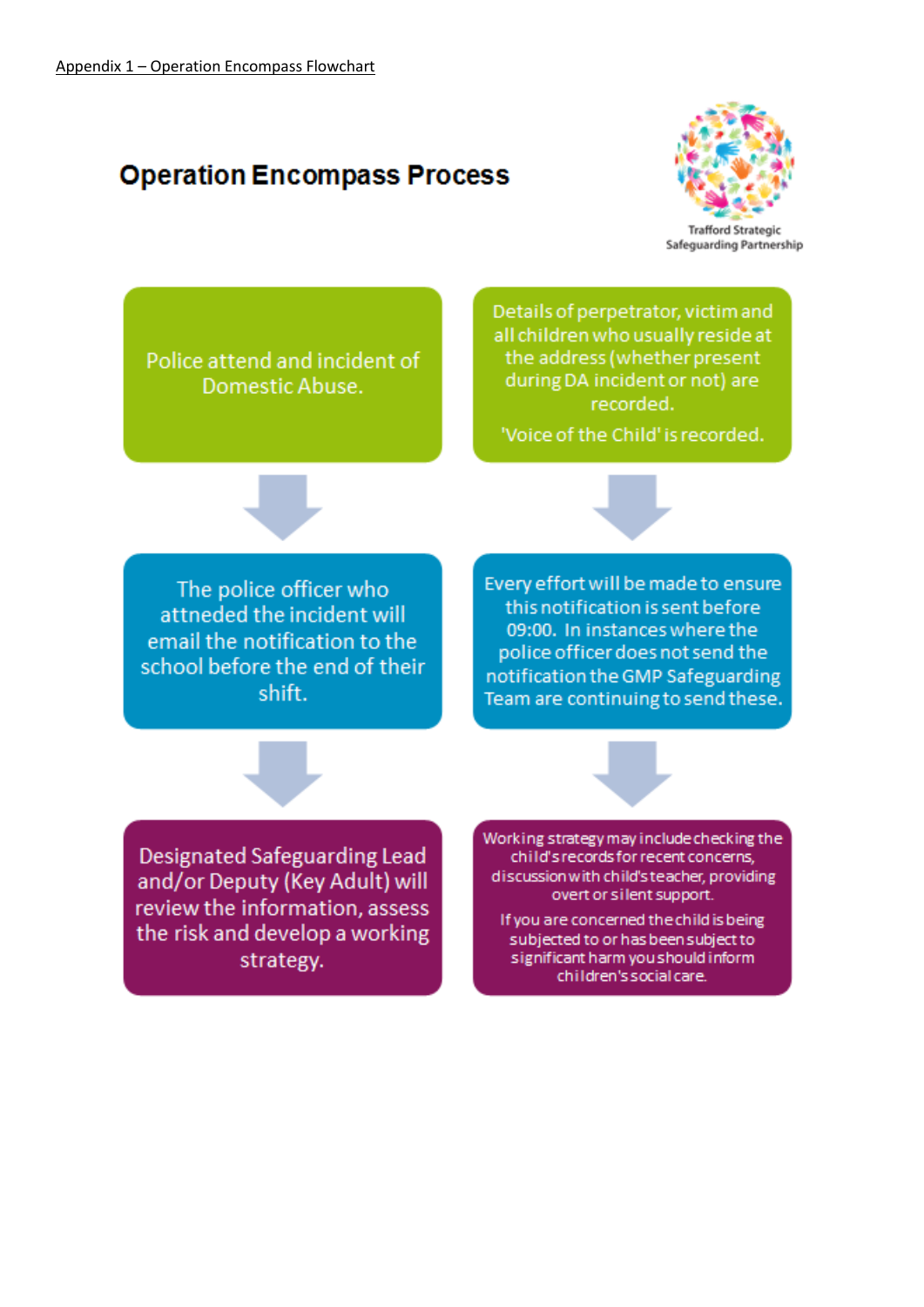

*Taken from DfE statutory guidance Keeping children safe in education, September 2020*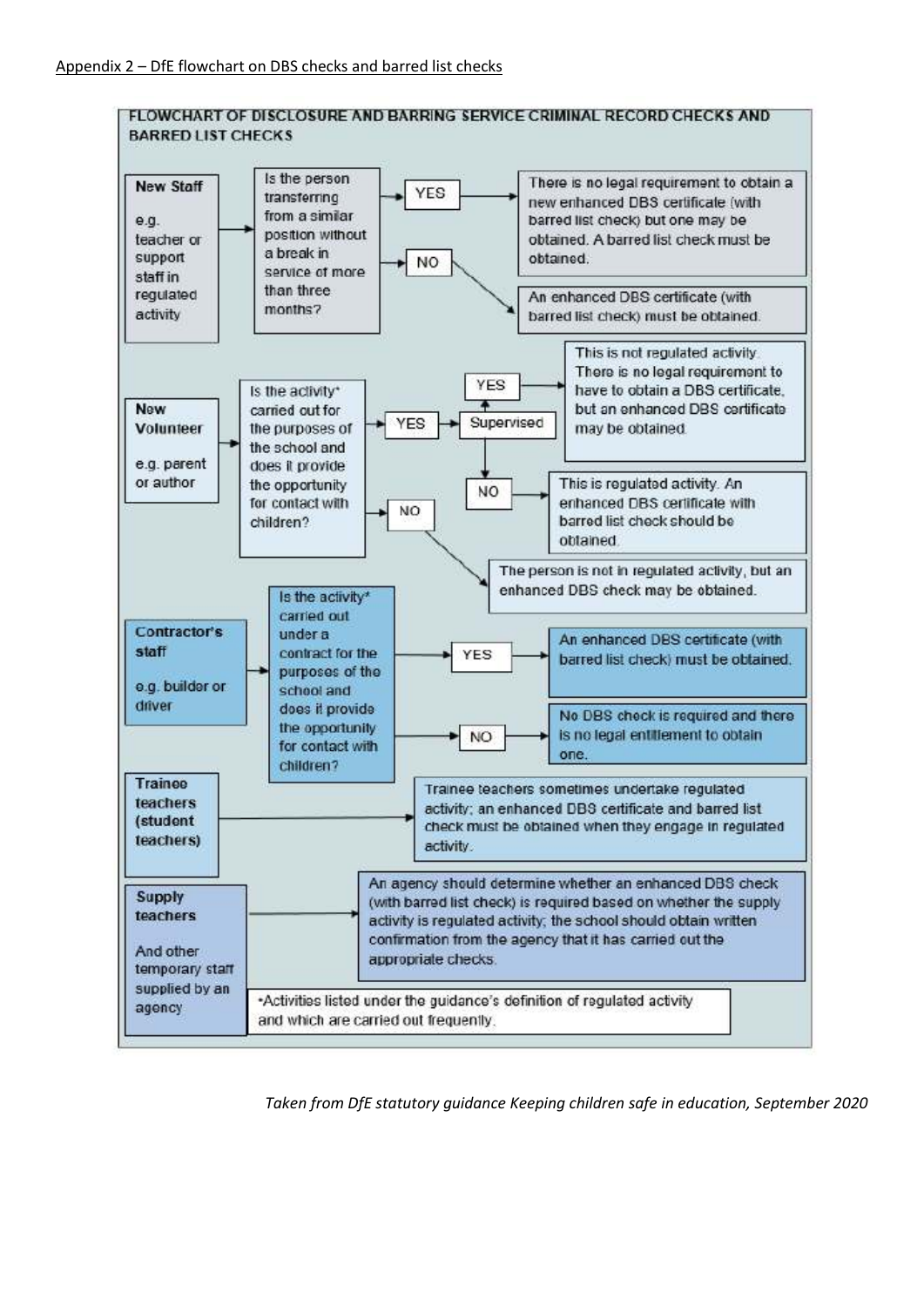### Appendix 3 – HM Government guidance - What to do if you're worried a child is being abuse – Advice for practitioners

[https://assets.publishing.service.gov.uk/government/uploads/system/uploads/attachment\\_data/file/419604/What\\_](https://assets.publishing.service.gov.uk/government/uploads/system/uploads/attachment_data/file/419604/What_to_do_if_you_re_worried_a_child_is_being_abused.pdf) to do if you re worried a child is being abused.pdf

#### Appendix 4 – Contact details

| Trafford Children's First Response                                                       | Local Authority Designated Officer (LADO) |
|------------------------------------------------------------------------------------------|-------------------------------------------|
| 0161 912 5125                                                                            | 0161 912 5125                             |
| firstresponse@trafford.gov.uk                                                            | firstresponse@trafford.gov.uk             |
| <b>Trafford Strategic Safeguarding Partnership</b>                                       | Police                                    |
| 0161 912 8687                                                                            | Non-emergency-101                         |
| TSSP@trafford.gov.uk                                                                     | Emergency - 999                           |
| Social Care Out of Hours Emergency Duty Team<br>0161 912 2020                            |                                           |
| NW Counter-Terrorism Unit Channel Team<br>0161 856 6362<br>channel.project@gmp.police.uk |                                           |

Appendix 5 - Department for Education – Child sexual exploitation – Definition and a guide for practitioners, local leaders and decision makers working to protect children from sexual exploitation – February 2017

[https://assets.publishing.service.gov.uk/government/uploads/system/uploads/attachment\\_data/file/591903/CSE\\_G](https://assets.publishing.service.gov.uk/government/uploads/system/uploads/attachment_data/file/591903/CSE_Guidance_Core_Document_13.02.2017.pdf) uidance Core Document 13.02.2017.pdf

Appendix 6 – UK Council for Child Internet Safety guidance – Sexting in schools and colleges: Responding to incidents and safeguarding young people - 2017

[https://assets.publishing.service.gov.uk/government/uploads/system/uploads/attachment\\_data/file/609874/6\\_293](https://assets.publishing.service.gov.uk/government/uploads/system/uploads/attachment_data/file/609874/6_2939_SP_NCA_Sexting_In_Schools_FINAL_Update_Jan17.pdf) 9\_SP\_NCA\_Sexting\_In\_Schools\_FINAL\_Update\_Jan17.pdf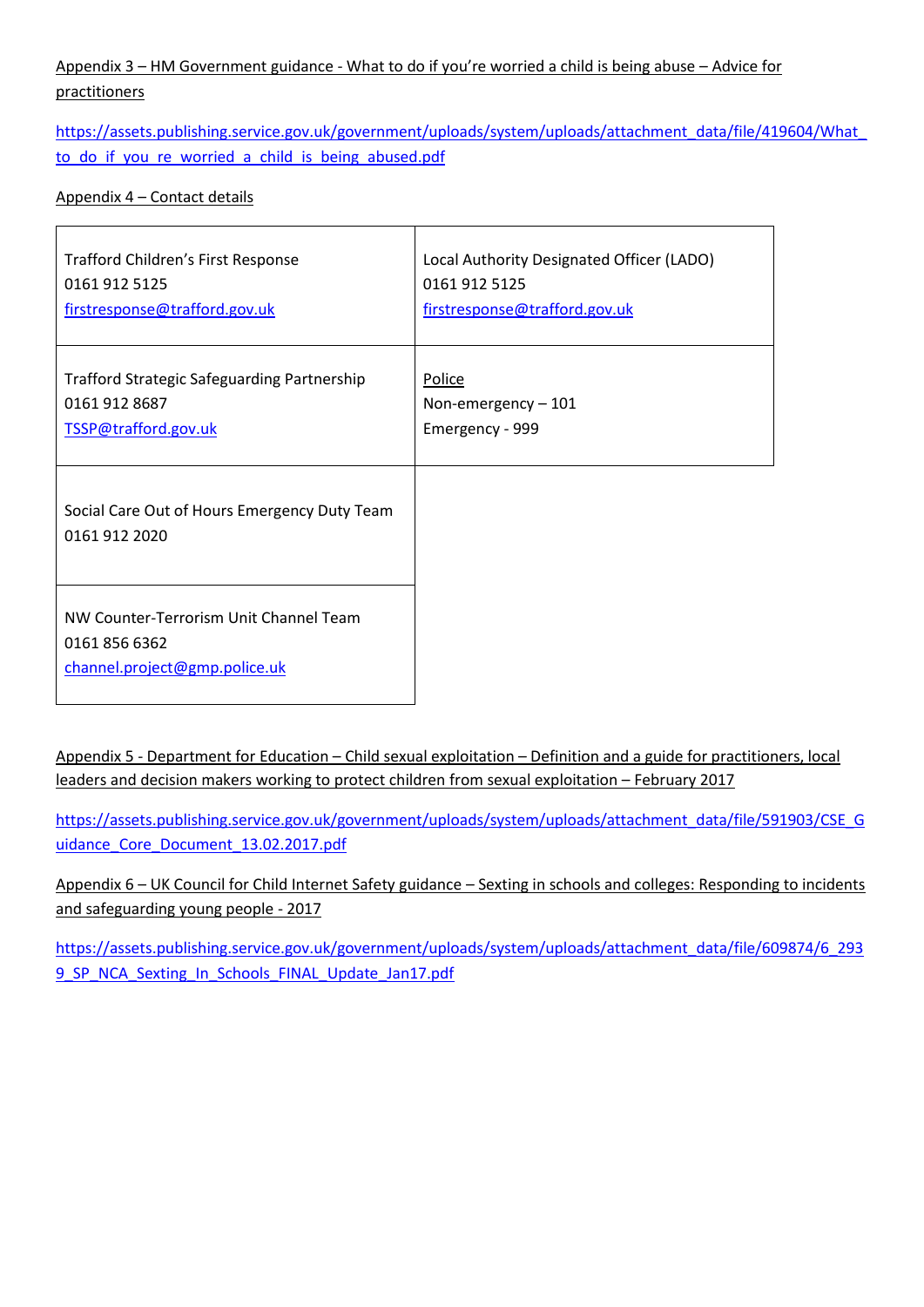# **Staff Safeguarding Checklist**

| Name: |  | Title:<br>JOD |  |
|-------|--|---------------|--|
|-------|--|---------------|--|

#### **I have read and understood:**

| <b>Policy, Statement, Document</b>                                                                 | <b>Initials</b> |
|----------------------------------------------------------------------------------------------------|-----------------|
| DfE - Keeping children safe in education 2018 (Part One)                                           |                 |
| HM Government - Working Together to Safeguard Children - 2018                                      |                 |
| HM Government - What to do if you are worried a child is being abused:<br>Advice for practitioners |                 |
| Declaration of Interests (Form Completed)                                                          |                 |
| <b>Staff Handbook</b>                                                                              |                 |
| <b>Safeguarding Policy</b>                                                                         |                 |
| <b>Child Protection Policy</b>                                                                     |                 |
| Behaviour and Anti-Bullying Policy                                                                 |                 |
| <b>Professional Code of Conduct</b>                                                                |                 |
| Online Safety Policy (& signed Acceptable Usage)                                                   |                 |
| <b>Whistle Blowing Policy</b>                                                                      |                 |
| School Guidance on Drop Off and Collection/Walking to School                                       |                 |
| School Trips (and Risk Assessment) Procedures                                                      |                 |
| <b>Health and Safety Policy</b>                                                                    |                 |

Please continue onto next page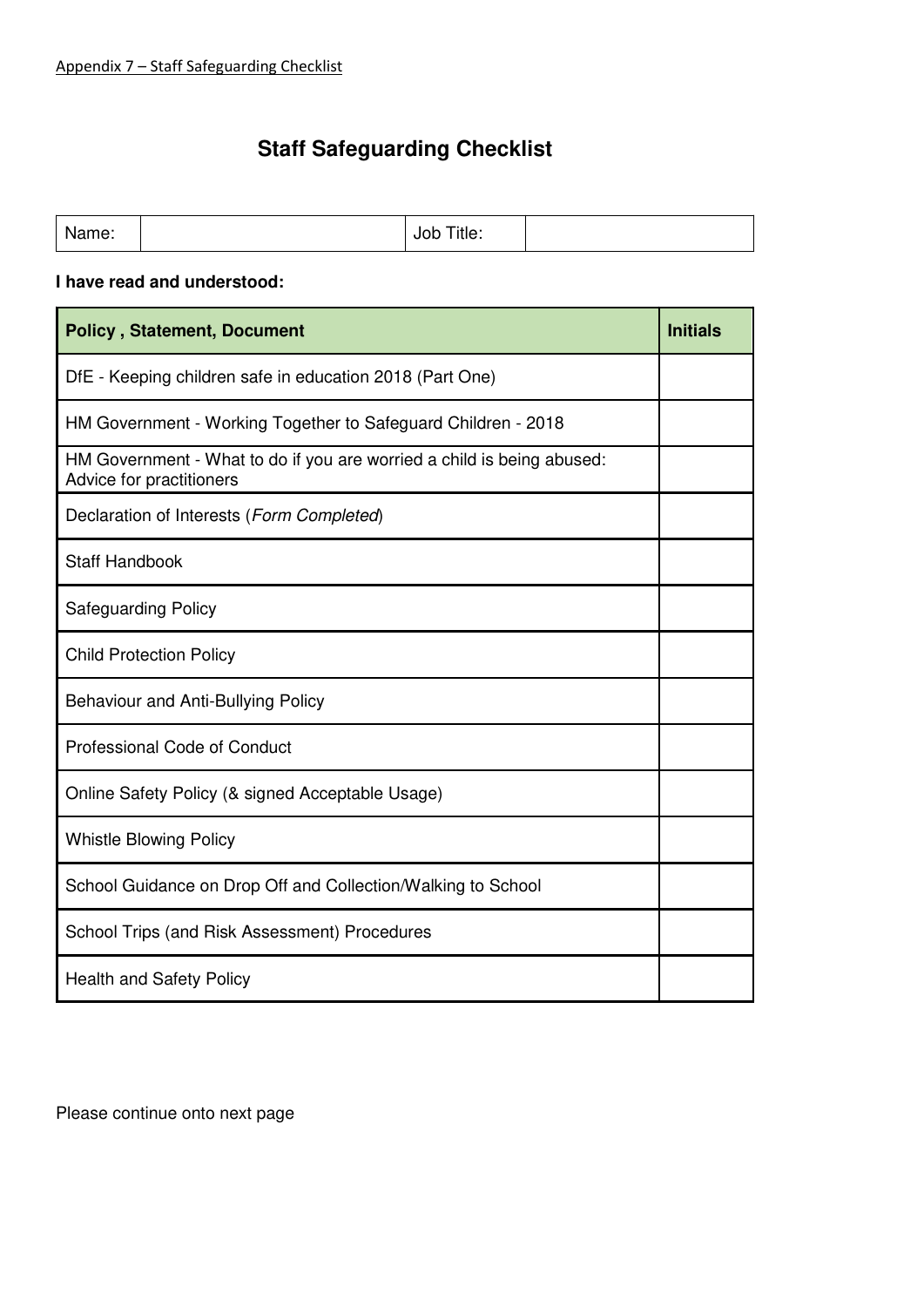| <b>Knowledge</b>                                                                                                                                                              | <b>Initials</b> |
|-------------------------------------------------------------------------------------------------------------------------------------------------------------------------------|-----------------|
| I know who the Designated Safeguard Lead (DSL) and Deputy (DDSL) are.                                                                                                         |                 |
| I know how to report a Safeguarding concern.                                                                                                                                  |                 |
| I have been assigned a CPOM login AND understand that all safeguarding<br>concerns should be logged as soon as possible.                                                      |                 |
| I agree to read the NSPCC updates and Trafford Termly Safeguarding<br>Updates                                                                                                 |                 |
| I understand that I can make a referral directly to Trafford First Response<br>(0161 912 5125).                                                                               |                 |
| I know how to access the policies and procedures contained within the<br>Trafford Strategic Safeguarding Board website and the GM Safeguarding<br>Children Procedures Manual. |                 |
| I understand the term 'safeguarding', as defined in Keeping Children Safe in<br>Education 2018 (KCSIE) and Working Together to Safeguard Children 2018.                       |                 |
| I have had training on (and understand) the Trafford threshold of Need<br>Guidance.                                                                                           |                 |
| I understand the steps I would take if I was concerned about a member of<br>staffs behaviour (including the headteacher) – outlined in the Whistleblowing<br>Policy.          |                 |

| <b>Internal Training/Orientation Completed</b> | <b>Dates</b> |
|------------------------------------------------|--------------|
| Safeguarding - Level One                       |              |
| <b>PREVENT</b>                                 |              |
| <b>FGM</b>                                     |              |
| <b>External or Online Training</b>             | <b>Dates</b> |
| <b>Prevent Certificate</b>                     |              |
| <b>FGM Certificate</b>                         |              |

| Signed: | Date: |  |
|---------|-------|--|
|         |       |  |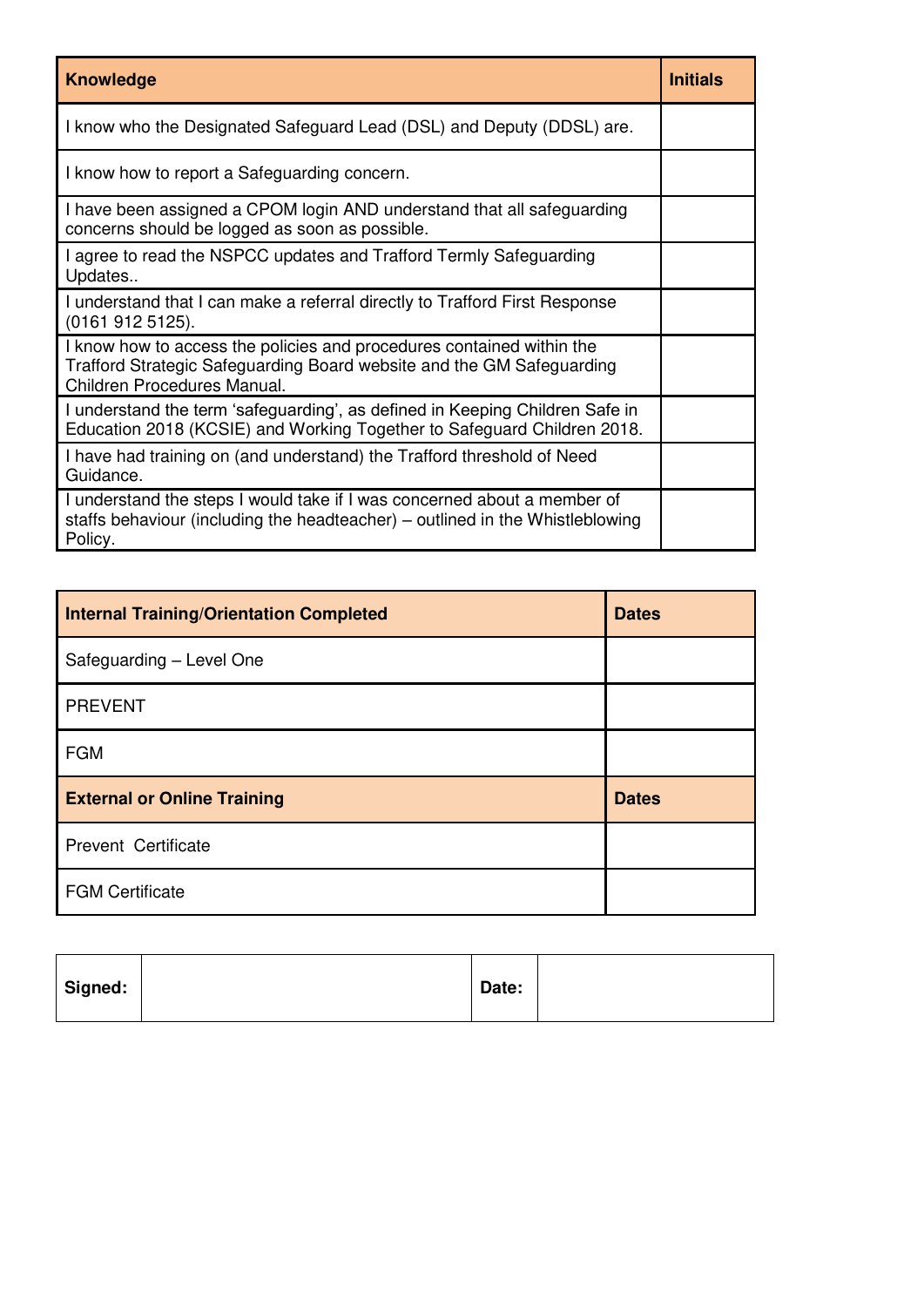| Level                         |                                             | <b>Description:</b><br>At this level the child or family                                                                                                                                                                                                                                                                                                                                                                                                                                                                                                                                                                                                | What Needs to happen next?                                                                                                                                                                                                                                                                                                                                                   | <b>Assessment</b><br><b>Required</b><br><b>Referral Process</b>                                        |
|-------------------------------|---------------------------------------------|---------------------------------------------------------------------------------------------------------------------------------------------------------------------------------------------------------------------------------------------------------------------------------------------------------------------------------------------------------------------------------------------------------------------------------------------------------------------------------------------------------------------------------------------------------------------------------------------------------------------------------------------------------|------------------------------------------------------------------------------------------------------------------------------------------------------------------------------------------------------------------------------------------------------------------------------------------------------------------------------------------------------------------------------|--------------------------------------------------------------------------------------------------------|
| <b>Universal</b>              | $\overline{\phantom{0}}$<br>Level           | is thriving without requirement for additional<br>support and all needs are being met by<br>universal services, for example Health Visitor,<br>School Nurse, Dentist or School.                                                                                                                                                                                                                                                                                                                                                                                                                                                                         | Ensure that all families are aware of the Family Information Service and are<br>registered with Education and Training providers, Health Services and<br>Community Groups.                                                                                                                                                                                                   | Use of Trafford<br>Directory                                                                           |
| Early Help /<br>Prevention    | $\mathbf{\alpha}$<br>evel                   | may require or would benefit from additional<br>input or support from an agency/agencies.                                                                                                                                                                                                                                                                                                                                                                                                                                                                                                                                                               | When a child begins to display emerging needs requiring additional support,<br>services already working with the child should support the family by<br>undertaking an assessment and develop an Outcome Plan. This will identify<br>support from within the local community or a specific intervention.                                                                      |                                                                                                        |
| ntensive<br>Support<br>Family | s<br>Level                                  | are experiencing multiple and/or complex<br>needs. The family is struggling to effect<br>change without the support and intervention of<br>services. There is a need for a greater level of<br>support including regular home visits.                                                                                                                                                                                                                                                                                                                                                                                                                   | If a child or family's issues are more complex and cannot be managed within<br>the community and the family consent, additional support can be sourced<br>through Intensive Family Support. This would include support in the home,<br>pulling in multi-agency partners who are, or need to be, involved with the<br>child and family in order to achieve a positive outcome | Early Help<br>Assessment; which<br>will be required when<br>referring for Intensive<br>Family Support. |
| <b>Child In Need</b>          | 4<br>eve<br>⊐                               | is unlikely to achieve or maintain a<br>As the child and family's issues continue to escalate or if interventions are not<br>reasonable standard of health or development<br>without the provision of services. The child's<br>working and it is felt that the needs cannot be met without the intervention of<br>health or development is likely to be<br>social care.<br>significantly impaired, or further impaired<br>There should be a sound record of interventions and support offered<br>without the provision of additional services; or<br>previously by services to highlight why social intervention is required.<br>the child is disabled. |                                                                                                                                                                                                                                                                                                                                                                              | Child and Family<br>Assessment.<br>Referring agency to<br>complete referral.                           |
| Protection<br>$\frac{10}{5}$  | <b>IO</b><br>$\overline{\bullet}$<br>š<br>ᆜ | is at risk of or suffering significant harm and<br>is in need of help and protection. Has a high<br>level of unmet and complex needs requiring<br>statutory interventions.                                                                                                                                                                                                                                                                                                                                                                                                                                                                              | These children require immediate social care intervention to ensure<br>continued safety and positive development and to prevent significant harm.<br>This may lead to them becoming subject to a Multi-Agency Child Protection<br>(CP) Plan or becoming Looked After. Any child subject to a CP Plan or<br>Looked After will have social care intervention already in place. | Child and Family<br>Assessment.<br>Referring agency to<br>complete referral.                           |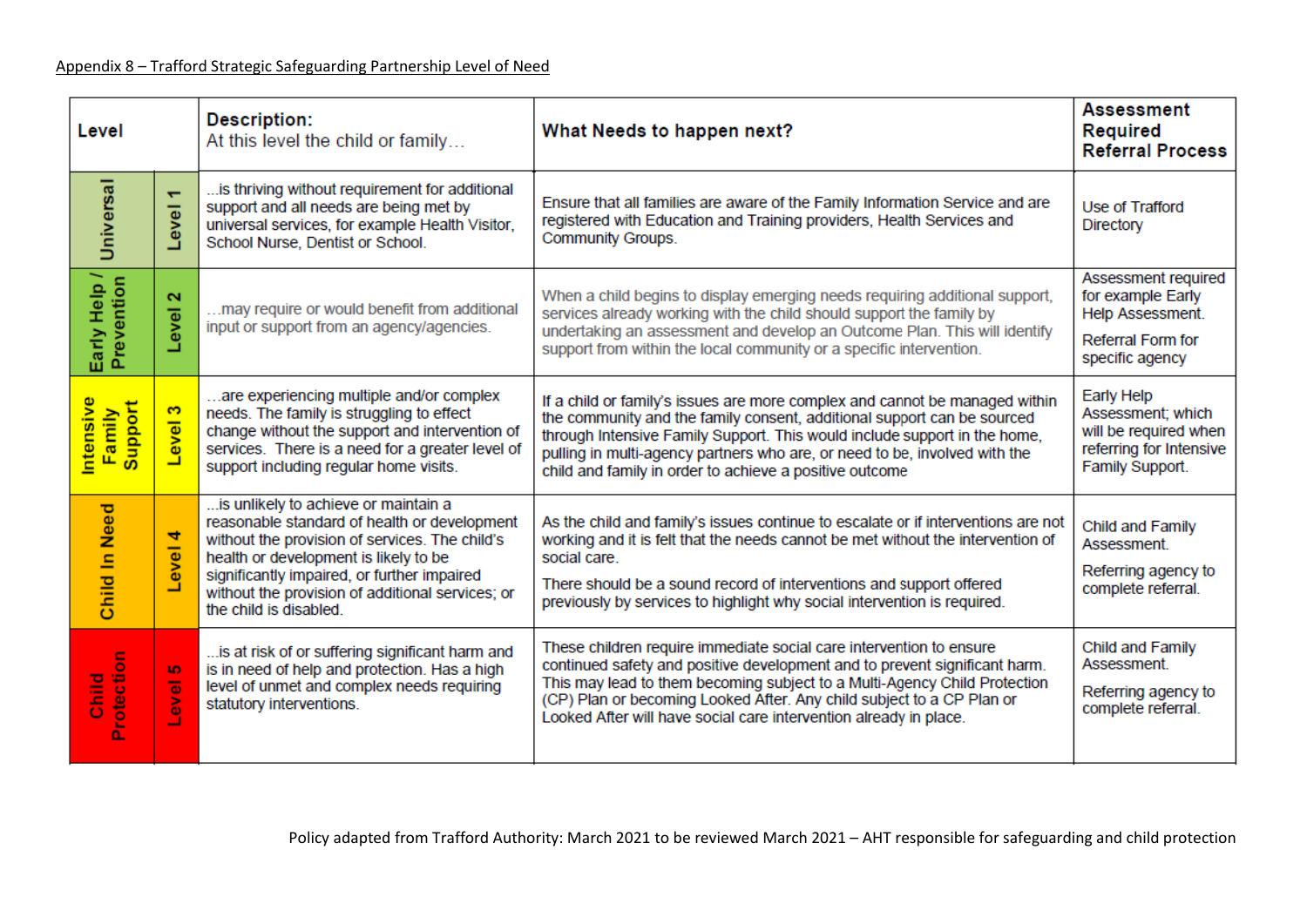# **COVID-19 Appendix to TSSP Model Safeguarding and Child Protection Policy for Schools**

**Version 6-4-20**



**Safeguarding Partnership** 

## **Introduction**

COVID-19 (commonly known as Coronavirus) has presented a huge challenge nationally to the normal running of education and child care provision. On  $23<sup>rd</sup>$  March 2020 all schools in the United Kingdom were closed on the advice of the UK Government to help delay the spread of the Coronavirus, and that they were only to remain open for those children of workers critical to the COVID-19 response - who absolutely need to attend.

Education and child care settings are also expected to remain open to those children who are identified as vulnerable<sup>5</sup> and their needs cannot be catered for at home, or they need to attend the education/child care setting as it is a safe place.

This appendix has been prepared to explain key changes and interim measures being taken within our setting to continue to meet our safeguarding requirements during these extraordinary times.

## **Status of this document**

<u>.</u>

This is an appendix to the main body of our Safeguarding and Child Protection Policy and will be effective from insert date until the setting returns to business as usual, following the COVID-19 pandemic.

It has been formally agreed and signed off by **Jayne O'Grady (Headteacher)**

Any questions about the contents of this document should be directed to:

#### Name: **James Scully** Job Title: **DSL** Email: **jscully@salehighschool.org.uk** Telephone: **0161 973 2713 (ext 2503)**

## **Designated Safeguarding Lead (DSL) arrangements**

It is vital that while our setting remains open a suitably trained DSL is available for consultation and advice.

The optimal scenario for our setting and one we will strive to achieve is to have a trained DSL or deputy available on site. Due to staff self-isolating, social-distancing or being physically unavailable for other reasons, it is recognised this may not always be possible, and where this is the case there are two options we will implement, the first being the preferred and second a backup option:

- 1. A trained DSL or deputy from the setting will be available to be contacted via phone or online video i.e. skype, if they are working off site
- 2. Sharing trained DSLs or deputies within the cluster we have been allocated until our own trained DSL can return to work or be available.

Where a trained DSL or deputy is not on site, in addition to one of the above options, the setting will have a senior leader who will take responsibility for co-ordinating safeguarding on site. This person will update and manage access to child protection files, liaise with the offsite DSL (or deputy) and as required liaise with

<sup>5</sup> Vulnerable children include those who have a social worker and those children and young people up to the age of 25 with education, health and care (EHC) plans.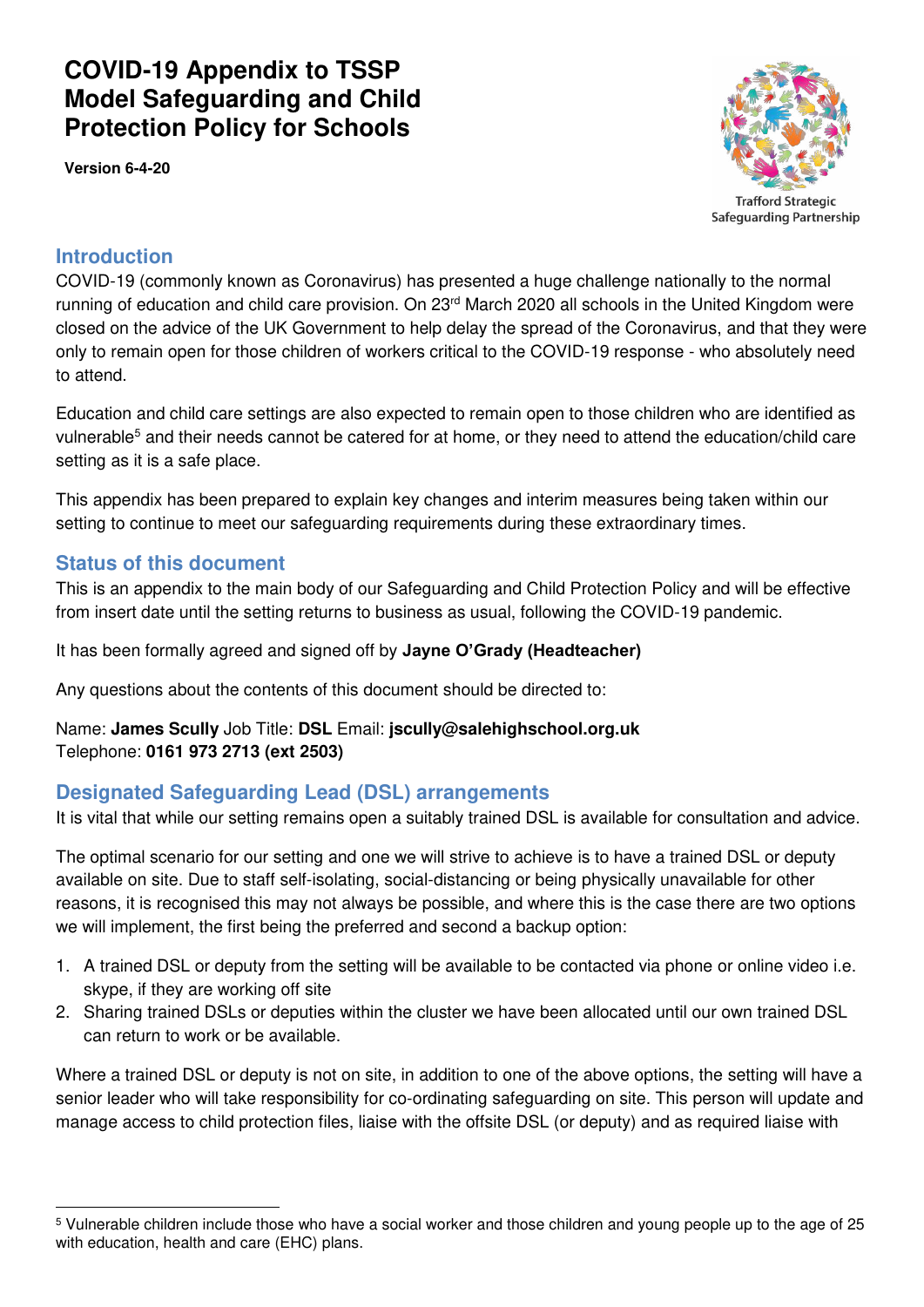children's social workers where they require access to children in need and/or to carry out statutory assessments at the setting.

Our DSL, deputy DSL and others with designated roles are identified in the main body of our Safeguarding and Child Protection Policy. In the event one of the above scenarios is implemented and the DSL changes, this will be communicated to staff by **email.** 

# **Contacting Trafford Children's First Response**

Making referrals into Trafford Children's First Response will continue as usual, with referrals being made via the online referral form, and telephone consultations taking place when advice is required. Where possible the referral will be made by the DSL, however if the DSL is not available in person the senior leader who is co-ordinating safeguarding on site may be required to make the referral on behalf of the DSL after getting advice from a suitably DSL.

- Online Referral Form [www.trafford.gov.uk/firstresponse](http://www.trafford.gov.uk/firstresponse)
- Telephone 0161 912 5125
- Email [FirstResponse@trafford.gov.uk](mailto:FirstResponse@trafford.gov.uk)

# **Contacting the Local Authority Designated Officer (LADO)**

In the instance a referral to the LADO is necessary this will be actioned by the **Headteacher or DSL** within 1 working day of the allegation coming to light. Should they not be available then **DDSL** will make the referral.

Contact methods for the LADO will remain the same with all LADO referrals being made via the online referral form. Consultation by phone may be necessary in which case this will be done via Trafford Children's First Response (contact details above).

- Online Referral Form - [https://trafford](https://trafford-framework.egovhub.net/ALLEGATIONOFPROFESSIONALABUSE/launch)[framework.egovhub.net/ALLEGATIONOFPROFESSIONALABUSE/launch](https://trafford-framework.egovhub.net/ALLEGATIONOFPROFESSIONALABUSE/launch)
- Email [LADO@trafford.gov.uk](mailto:LADO@trafford.gov.uk)

# **Attendance of Vulnerable Children**

While school is closed to the general school population the children of key workers and those who are vulnerable may still need to attend school because they require a safe place, or their needs cannot be properly catered for at home. The attendance information for vulnerable children will be reported to the local authority on a daily basis. The method for doing this is **through the daily returns to your relevant Liaison Officer.** 

Vulnerable children may not be attending school for other reasons including self-isolation, social-distancing or for another reason, these will be monitored by the setting and contact with the child and their family will be maintained via **twice weekly** phone calls. When phone calls are not answered and contact cannot be established with a family, the setting will take the following measures:

- 1. If the child has an allocated social worker, they will be contacted to alert them about this and complete a home visit
- 2. A home visit will be completed by a member of the pastoral team
- 3. If there is serious concern for the welfare of a child then police will be contacted on 101 or if the child is believed to be in immediate danger then 999

The Vulnerable Children's Daily Log Attendance sheet will be completed and sent to Trafford Children's First Response by email.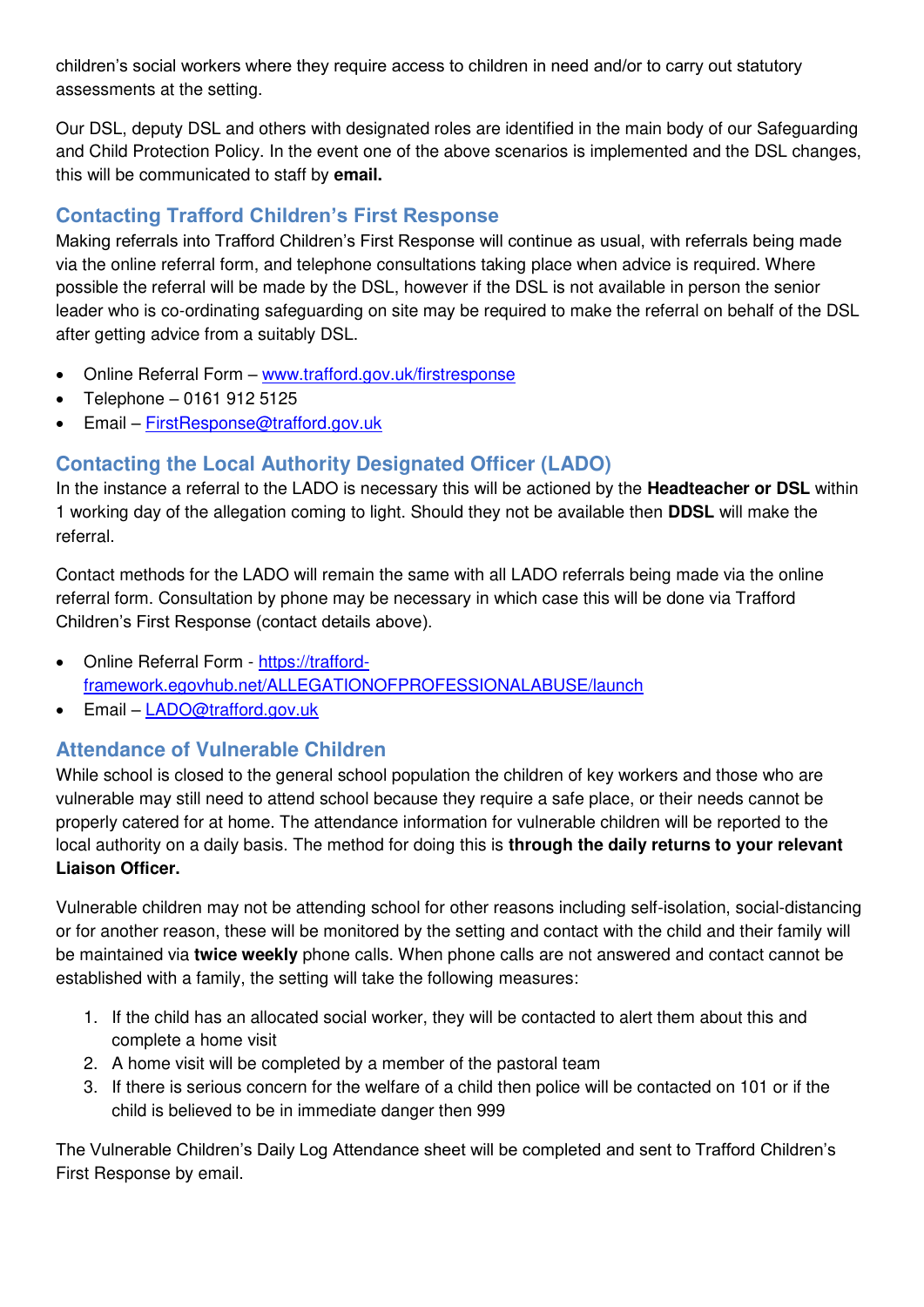# **Children of concern who do not meet the 'vulnerable' definition**

The setting also has students about whom there are concerns, however they do not have a social worker or an Education, Health and Care (EHC) Plan so do not meet the criteria of a 'vulnerable' child. With these children the setting still feels that contact should be maintained to ensure safety and welfare can be monitored as best as practically possible.

#### **These students are to be called by the pastoral team twice weekly and the procedures for no contact above will be followed.**

# **All other Children**

While the setting is closed to the general student population the setting still have a duty to keep them safe, including online. The following measures have been implemented to ensure that contact with children is maintained and setting staff can maintain oversight of their welfare as best as practically possible.

- This contact will be maintained through the child's form tutor
- The tutor should make contact with each student in their form once per week. This can be done through:
	- $\circ$  Telephoning parents. Where there is no reply twice in a row, this should be reported to the pastoral team
	- o Sending a message through SMHW (and receiving a reply)
	- o Possibly using secure webchat applications such as Zoom to maintain contact with groups of students at the same time

If staff have any concerns about children they will follow the standard reporting procedure outlined in the main body of our Safeguarding and Child Protection Policy.

# **Staff Training**

When the setting is open for the children or key workers or vulnerable children it will be staffed appropriately and all staff will satisfy the training requirements of 'Keeping children safe in education, September 2019<sup>6</sup>', in that they will have had copies of the following policies and had them explained to them how they operate in the setting:

- Safeguarding and Child Protection Policy
- Behaviour Policy
- Staff Code of Conduct
- Safeguarding response to Children who go missing from education
- Role of the DSL (including the identity of the DSL and any their deputy/deputies)
- Part one and Annex A of Keeping children safe in education, September 2019.

In addition to the above all staff will have received appropriate safeguarding and child protection training. Further to this, all staff receive regular safeguarding updates, this is done in the following ways:

- Staff meetings
- Appraisal
- Staff information board in staff room
- Email bulletins
- **Newsletters**

-

TSSP Safeguarding in Education Newsletter

<sup>6</sup> <https://www.gov.uk/government/publications/keeping-children-safe-in-education--2>- Department for Education statutory guidance for schools and colleges on safeguarding children and safer recruitment.